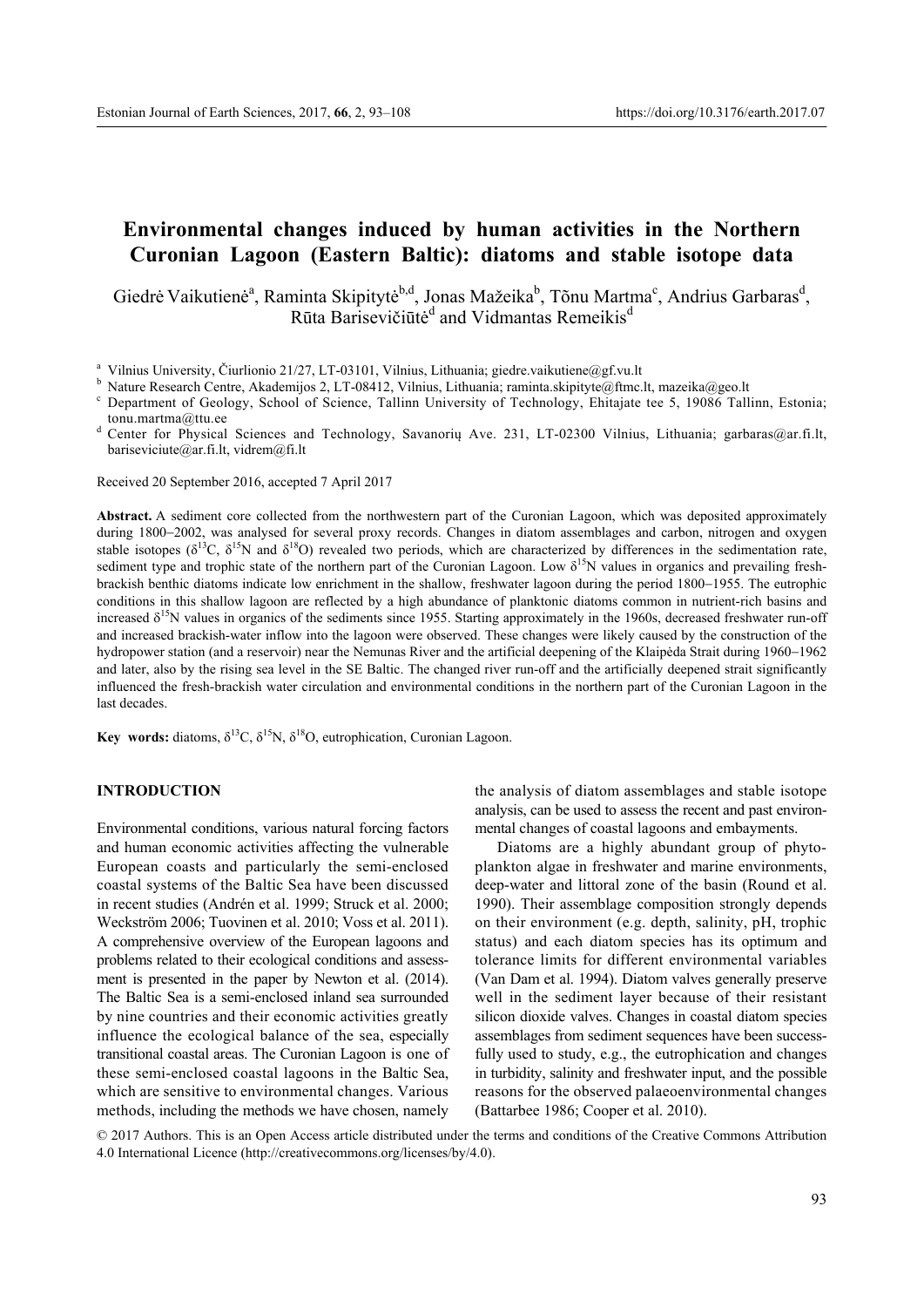Stable isotope ratios of light isotopes such as carbon  $(\delta^{13}C)$ , oxygen  $(\delta^{18}O)$  and nitrogen  $(\delta^{15}N)$  are frequently used to investigate environmental conditions and changes at present and in the past. The use of stable isotope ratios is an indirect method elucidating changes in the hydrological regime as it is commonly related to changes in source materials (Voss et al. 2000; Lesutienė et al. 2014). The method has been widely applied to both marine (Stein 1990; Lujanienė et al. 2015) and lacustrine (Leng & Marshall 2004) sediments because stable carbon and oxygen isotope ratios of carbonates are often linked to palaeotemperature and palaeoenvironmental changes (Broecker 1982), whereas carbon and nitrogen isotope ratios in organics are related to the trophic status and organic matter sources in ecosystems (Rolff 2000; Voss et al. 2000; Lesutienė et al. 2014). Since eutrophication is a severe and wide-spread problem, it is important to understand the possible natural and anthropogenic sources of nutrient supply (Savage et al. 2010; Voss et al. 2011).

Shallow lagoons are complicated environments with both fresh- and brackish-water input and periodic resuspension of bottom sediments (Trobajo & Sullivan 2010). The Curonian Lagoon is a good example of such a complicated environment. The northern part of the lagoon is influenced by many natural processes: freshand brackish-water exchange via the narrow strait, resuspension of bottom sediments because of waves and currents, seasonal changes in freshwater inflow from rivers, frequent brackish-water intrusions during autumn winter because of the prevailing western-northwestern wind and changes in the Baltic Sea level (Dubra 1978; Žaromskis 1996; Dailidienė et al. 2006; Dailidienė & Davulienė 2008; Jakimavičius & Kovalenkovienė 2010; Zemlys et al. 2013). The environment of this lagoon is also greatly influenced by human activities: rivers (the largest Deyma, Nemunas and Minija) drain urban areas, the sea port is located in the northern part of the lagoon and the strait was artificially deepened twice compared to its natural depth two centuries ago (Gailiušis et al. 2005; Jakimavičius & Kriaučiūnienė 2011; Zemlys et al. 2013; Suzdalev et al. 2015). All these natural and anthropogenic factors create specific, variable environmental conditions in the Curonian Lagoon, especially in its northern part.

Detailed studies of the Curonian Lagoon environmental conditions by applying analysis of stable isotopes and algae in many cases include only several seasons, years (e.g. Gasiūnaitė et al. 2005; Aleksandrov & Dmitrieva 2006; Karosienė & Paškauskas 2012; Lesutienė et al. 2014; Remeikaitė-Nikienė et al. 2016) or decades (Voss et al. 2000). The aim of this study is to describe environmental changes (natural and influenced by human activities) in the northern part of the Curonian Lagoon since ca 1800, using diatom assemblage analysis together with stable isotope analysis on a dated sediment core.

## **STUDY AREA**

The Baltic Sea is one of the largest brackish seas in the world, situated between about  $10-30^{\circ}$  E and  $54-66^{\circ}$  N. The Baltic Sea consists of several basins of different depth that are connected by sills. The deepest basins are Eastern (depth 250 m) and Western Gotland (460 m); the depth of other basins is less (for example, Arkona 45 m, Bornholm  $-100$  m, Bothnian Sea  $-120$  m). The Baltic Sea is connected to the North Sea via the narrow Danish Straits and the Kattegat. The salinity of the upper layer of the brackish water in the central Baltic Sea (Baltic Proper) is about  $6-8$  PSU and the salinity of the deep-water layer is about  $10-14$  PSU (Lass  $\&$ Matthäus 2008).

The Curonian Lagoon is located in the central eastern part of the Baltic Sea and is separated from the Baltic Proper by the narrow (width  $0.4-3.8$  km) sandy Curonian Spit (Fig. 1). The total area of the Curonian Lagoon is  $1584 \text{ km}^2$  (Dubra 1978). The sediment core for this study was obtained from the northern part of the lagoon (Lithuanian territorial waters), which makes up  $413 \text{ km}^2$  (Dubra 1978). The depth of the lagoon in this area is only  $1-2$  m in the eastern part and reaches  $3-4$  m along the Curonian Spit in the western part (Žaromskis 1996). The recent bottom sediments are composed of fine sand, which is brought mostly by the Nemunas River in the central and eastern parts of the lagoon, whereas the coarser (medium) sand accumulates mainly in the western, nearshore part as a result of aeolian activity. Sedimentation of fine silty mud can be observed in the southern part of Lithuanian territorial waters at a depth of 34.5 m (Trimonis et al. 2003). Because of a large freshwater inflow from rivers (the Nemunas and Minija) and irregular brackish-water intrusions from the sea, salinity varies from 0 to 7 PSU in the northern part of the lagoon (Gasiūnaitė et al. 2008).

The Curonian Lagoon is connected with the Baltic Sea via the narrow Klaipėda Strait. The width of the strait changes from 0.4 km at the port gate to 1.2 km in the southern part and the length is about 11 km. The strait is the only way for freshwater outflow and brackish-water intrusions. According to long-term  $(1960-2007)$  water balance calculations, the inflow of brackish water from the Baltic Sea to the Curonian Lagoon is  $6.1 \text{ km}^3/\text{year}$  and the freshwater outflow from the Curonian Lagoon to the sea is 27.6 km3 /year (Jakimavičius & Kovalenkovienė 2010). The average depth of the strait was  $5-6$  m until the 19th century and 7-8 m until the middle of the 20th century.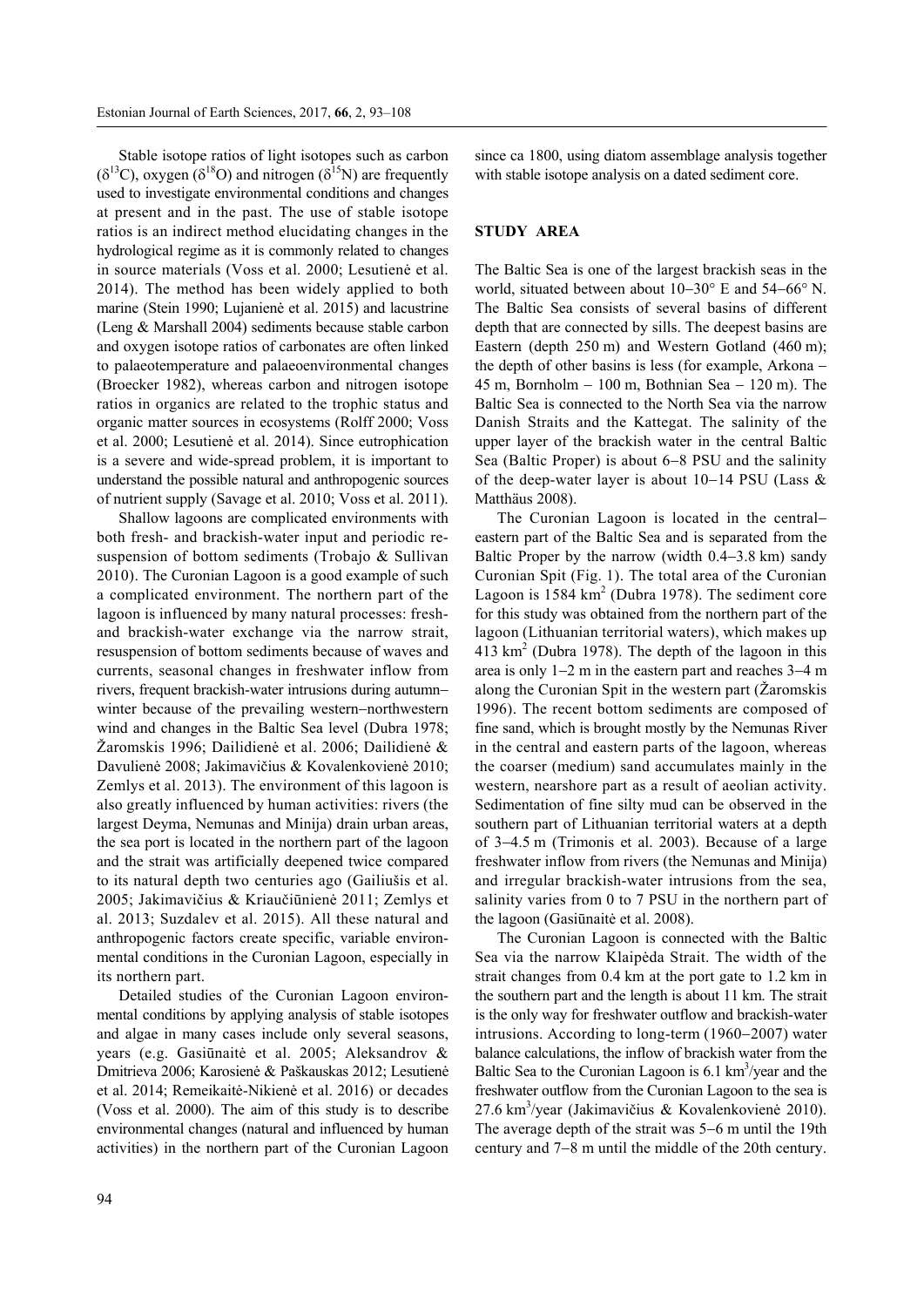

**Fig. 1.** Location of the investigated sediment core.

The strait was dredged to  $11 \text{ m}$  in  $1960 - 1962$  and later to  $12 \text{ m}$  in  $1982-1983$  and the water flow in the strait increased by  $10-15%$  (Gailiušis et al. 2005; Jakimavičius & Kriaučiūnienė 2011). The growth of the economic activity of the Port of Klaipėda required the reconstruction of the port entrance and the northern part of the strait reached a depth of 14 m until 2003.

### **MATERIAL AND METHODS**

#### **Sediments**

The sediment core of 60 cm length was taken with the Niemistö gravity corer from a boat in the northwestern part of the Curonian Lagoon (N  $55^{\circ}22'12''$  and E  $21^{\circ}05'11''$  in 2003. The measured water depth at the coring site is 3.0 m (Fig. 1). The northwestern part (along the Curonian Spit) of the lagoon is deeper and allows the accumulation of fine-grained sediments. In general, fine-grained sediments from the deeper parts of a coastal embayment/lagoon contain complete and undisturbed sediment sequences, necessary for detailed proxy analyses.

The sediment core was subdivided into 1 cm samples. In order to identify the content of organic matter, calcium carbonate and terrigenous input in the sediments, losson-ignition (LOI) was analysed (Bengtsson & Enell 1986). Firstly, the samples were slowly pre-dried at 40– 50 °C, homogenized in the mortar and finally dried at 105 °C until the weight remained constant. The samples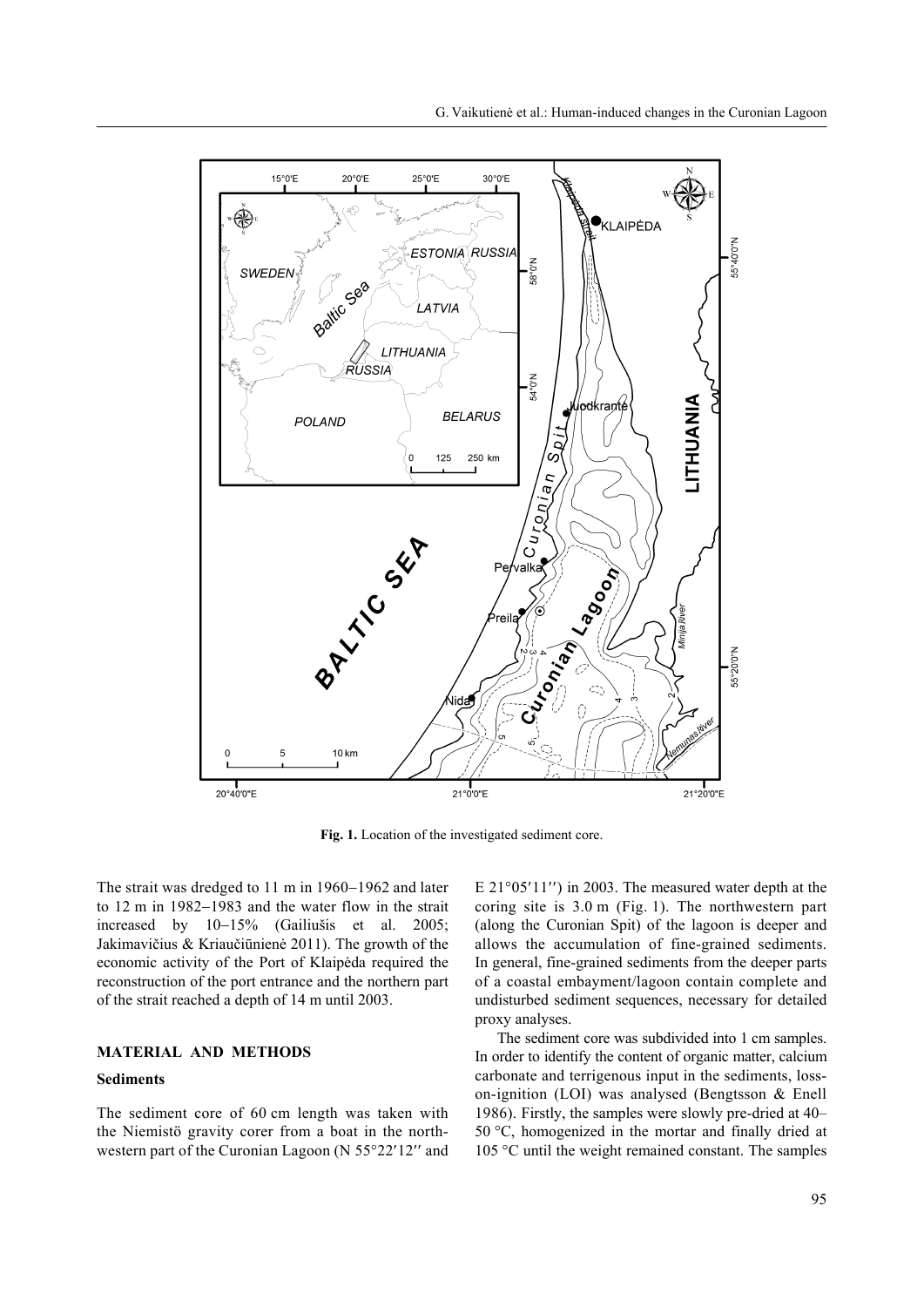were then combusted at 500 °C for 4 h to burn all organic matter. Finally, the samples were burned for 4 h at 950 °C to remove carbonates. Organic matter, carbonate and mineral proportions were determined. The water content and the dry bulk density of sediments were estimated by weighing standard volume samples dried at 105 °C.

## **Analysis of 210Pb and other radionuclides by gamma spectrometry**

Dried samples were analysed for <sup>210</sup>Pb, <sup>214</sup>Pb and <sup>137</sup>Cs using a gamma-ray spectrometer with a HPGe GWLseries detector at the Nature Research Centre, Vilnius, as described by Gudelis et al. (2000). The detector characteristics are as follows: detector diameter – 54.7 mm, detector length  $-67.8$  mm, active well depth  $-40$  mm, well inside diameter – 15.5 mm, total active volume of the detector  $-126$  cm<sup>3</sup>, absorbing layers of high-purity aluminium – 0.5 mm, inactive germanium – 0.3  $\mu$ m, resolution, FWHM, at 1.33 MeV  $(60)$ Co) – 2.25 keV, and at 122 keV  $({}^{57}Co) - 1.2$  keV. The samples were placed inside the well in small beakers of 3 mL volume for acquisition times up to 300 000 s in order to get good statistics of gamma spectra for low-activity samples.

The gamma transmissions used for activity calculations were 46.5 keV for  $^{210}Pb$ , 661.7 keV for  $^{137}Cs$ and 351.9 keV for  $^{214}Pb$  as a short-lived granddaughter of  $226$ Ra. For the activity calculation and the quality assurance procedure the gamma spectra processing software GammaVision-32 was used. The gamma spectrometric system was calibrated for counting efficiency using commercially available multi-radionuclide standard sources and a reference solution for different densities and filing heights with the selected matrix as described in detail by Marčiulionienė et al. (2015). The detection limit for the counting time of 200 000 s was about 0.014 Bq for  $^{137}Cs$ , 0.065 Bq for  $^{210}Pb$  and 0.021 Bq for  $214$ Pb, while measurement errors did not exceed 8%, 15% and 20% for  $^{137}Cs$ ,  $^{210}Pb$  and  $^{214}Pb$ , respectively. The normal precision of gamma spectrometric measurements of our laboratory was validated during the national comparison exercise of 2013, organized by the Lithuanian Metrology Inspectorate and Center for Physical Sciences and Technology, and the intercomparison of 2014 organized by STUK – Finnish Radiation and Nuclear Safety Authority.

#### **Diatom analysis**

The laboratory preparation of sediment samples for diatom analysis followed Battarbee (l986). Diatom species were identified using а 'Nikon Eclipse Е200' microscope (magnification  $\times 1000$ ). Identification was mainly based on the following literature: Krammer & Lange-Bertalot (l986–1991), Snoeijs (1993), Snoeijs & Vilbaste (1994), Snoeijs & Potapova (1995), Snoeijs & Kasperovičienė (1996), Snoeijs & Balashova (1998). The number of counted valves is 500-1000 per slide. Some diatoms were identified only to genus level due to the poor condition of valves (broken) or due to the valve being positioned in girdle view. Quite a large number of valves from the Genus *Fragilaria* lie in girdle view on the diatom slides. Only three taxa of this genus were identified. *Fragilaria heidenii* was the most abundant (up to 75% of the total assemblage), while *Fragilaria brevistriata* Grunow and *Fragilaria construens* (Ehrenberg) Grunow comprise up to 2% of the total diatom assemblage. The valves of these species which appear in girdle view on the diatom slides were grouped together and named *Fragilaria* spp. in the diagram. The *Fragilaria* spp. is marked as 'freshbrackish' because all three species are periphytic and characteristic of a 'fresh-brackish' environment. The species *Actinocyclus normanii* is attributed to the 'brackish-fresh' group according to the ecological classification in Van Dam et al. (1994). The most frequent and ecologically important diatom species are presented as percentages of the total diatom sum. The species are grouped according to their salinity requirement (Van Dam et аl. 1994; Loseva 2000; Barinova et al. 2006, pp. 230–231): (1) brackish – salinity is  $1.8-9.0\%$ , (2) brackish-fresh  $-$  salinity is 0.9–1.8‰, (3) freshbrackish  $-$  salinity is less than 0.9‰ and (4) fresh  $$ salinity is less than 0.2‰. Diatoms are also grouped according to their habitat into planktonic and periphytic (including benthic and epiphytic).

For the calculation and presentation of diatom data the programs TILIA and TILIA–GRAPH (Grimm 1992) were used. The diagram was subdivided into local diatom assemblage zones (LDAZ) using characteristic taxa and sum-of-squares cluster analysis (Grimm 1987).

#### **Stable isotope analysis**

Before the  $\delta^{13}$ C analysis, the sediment samples were pretreated with acid (1N HCl) to remove carbonates. This was done in  $13 \times 100$  mm test tubes covered with vented closures in an ultrasonic bath at 70 °C. Samples (up to 0.5–1 g) were treated with aliquots of  $\sim$ 10 ml of 1N HCl for 60 min. When no more bubbling was observed, the samples were dried using a dry bath under a hood (this can be sped up by flushing with filtered air or nitrogen) and oven-dried 12 h at 50 °C (Balesdent & Mariotti 1996).

After the pretreatment, all samples of organics (at least two per sediment sample) were weighed and wrapped in tin capsules after removing carbonates. The prepared samples were combusted with the elemental analyser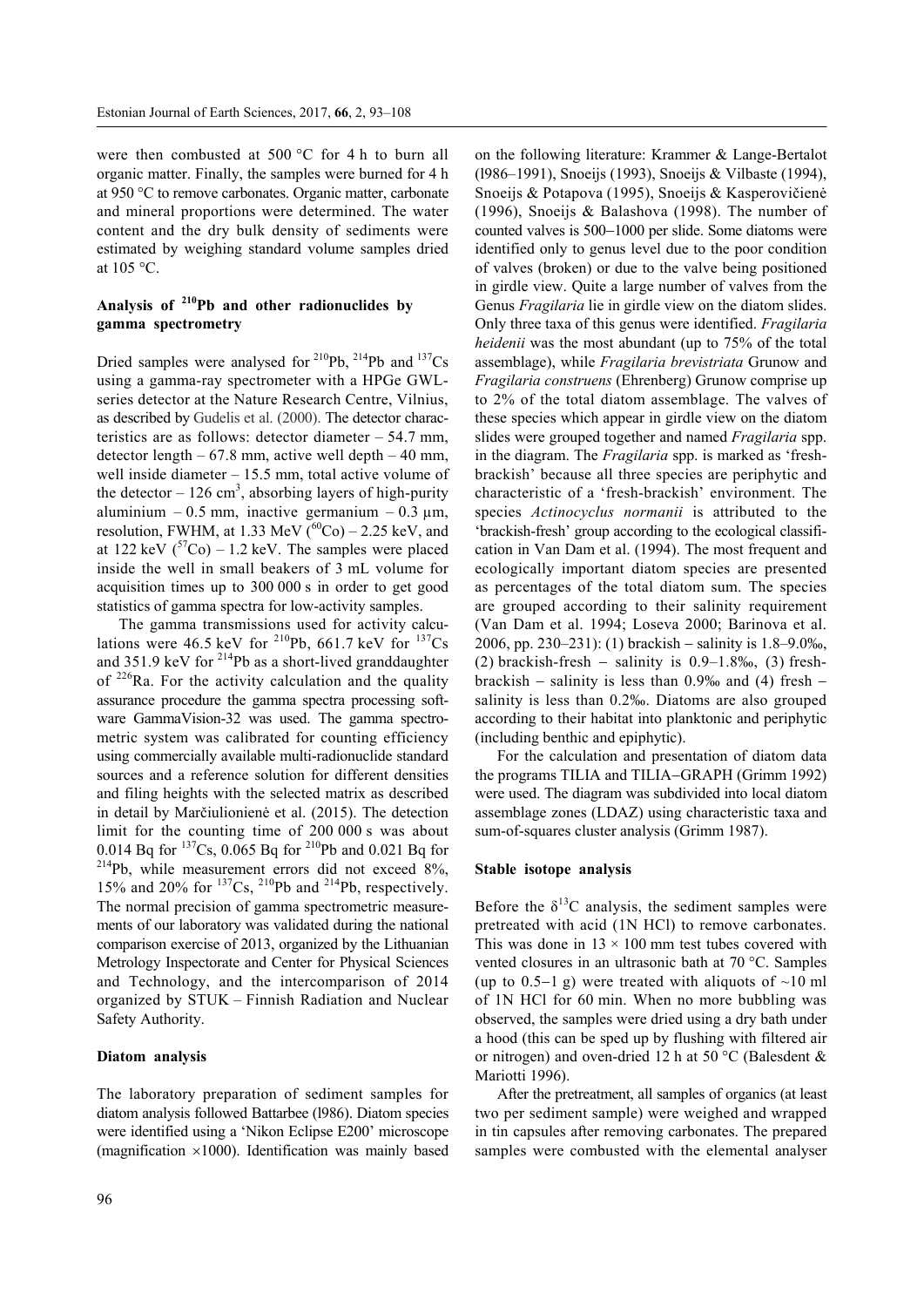(FlashEA1112) connected to the isotope ratio mass spectrometer (Thermo Finnigan Delta Plus Advantage). Stable carbon and oxygen isotope ratios were measured in CO2, while the stable nitrogen isotope ratio was measured in  $N_2$ . Stable isotope data are expressed as delta values according to the formula  $\delta X = [R_{sample}/R_{standard} - 1] \times 10^3$ , where the numerator is the isotope ratio of the sample  $(^{13}C/^{12}C,~^{18}O/^{16}O$  or  $^{15}N/^{14}N)$  and the denominator is the isotope ratio of the standard  $(^{13}C^{12}C,~^{18}O^{16}O$  and  $^{15}N^{14}N,$ respectively). The international standards (IAEA-600 and IAEA-N-1) from the International Atomic Energy Agency (Vienna) were used for the calibration of the reference gases  $(CO<sub>2</sub>$  and  $N<sub>2</sub>$ ). The detailed methodology of stable isotope analysis is described in Garbaras et al. (2008) and Ceburnis et al. (2011). Repeated analysis of homogeneous material gave a standard deviation of delta values less than 0.08‰ for carbon and 0.2‰ for nitrogen.

The measurements of carbonates for  $\delta^{13}$ C and  $\delta^{18}$ O values were performed with Gas Bench II (Thermo Fisher Scientific) connected to the isotope ratio mass spectrometer (Delta V Advantage). Stable isotope analysis was done by analysing carbon dioxide produced during the reaction of carbonate with 100%  $H_3PO_4$  at 70 °C for 2 h. The reproducibility was  $\pm 0.1\%$ . All stable carbon and oxygen isotope values are reported relative to the V-PDB scale. The detailed methodology is given in Paul & Skrzypek (2007).

#### **RESULTS**

#### **Sediment composition**

The sediment core is composed of silty mud. According to visual inspection, the lower  $(60-40 \text{ cm})$  part of the sequence consists of coarse silty mud. The topmost  $(40-0 \text{ cm})$  part of the sediment column is composed of fine silty mud. The analysed sediment core has accumulated approximately during the last two centuries, from 1800 to 2002. The calculated linear sedimentation rate is approximately 0.3 cm/year for the whole core. However, the sedimentation rates of the two sections of coarse and fine silty mud are different: ~0.1 cm/year and ~0.6 cm/year, respectively.

The percentage content of clastic, carbonate and organic matter based on LOI is presented in Fig. 2. Two intervals can be distinguished according to varying components of the sedimentary matrix.

The lowest part of the core  $(58-40 \text{ cm})$  contains coarse silty mud with less than  $26\%$  CaCO<sub>3</sub>. The amount of clastic matter is highest in the sequence and reaches 85% at a depth of 43 cm,  $79 - 85%$  at a depth of 53-58 cm. The content of organic matter varies between 6% and



**Fig. 2.** The percentages of clastic, carbonate and organic matter according to LOI results in the sediment core.

11%. The percentage of clastic matter decreases from  $85\%$  to  $65\%$  at a depth of  $46-49$  cm. However, the curve of carbonate content rises from 11% to 26% and organic matter reaches  $9-11\%$  at the same interval.

Sediments of the upper part of the core  $(40-0 \text{ cm})$ become carbonaceous. The content of  $CaCO<sub>3</sub>$  gradually increases from 26% to 40%. The content of clastic matter decreases from 74% to 47%, but the percentage of organic matter increases only slightly and varies between 8 and 13%. The topmost sediments  $(10-0.5 \text{ cm})$  can be characterized by almost constant values of clastic, carbonate and organic matter varying between 46% and 48%, 38% and 42%, and 12% and 13%, respectively.

## **Radionuclide distribution and 210Pb dating**

The initial data on the activity concentration of  $2^{10}Pb$ (total),  $^{214}Pb$  and  $^{137}Cs$  in the sediment core taken from the Curonian Lagoon are given in Fig. 3. The specific activity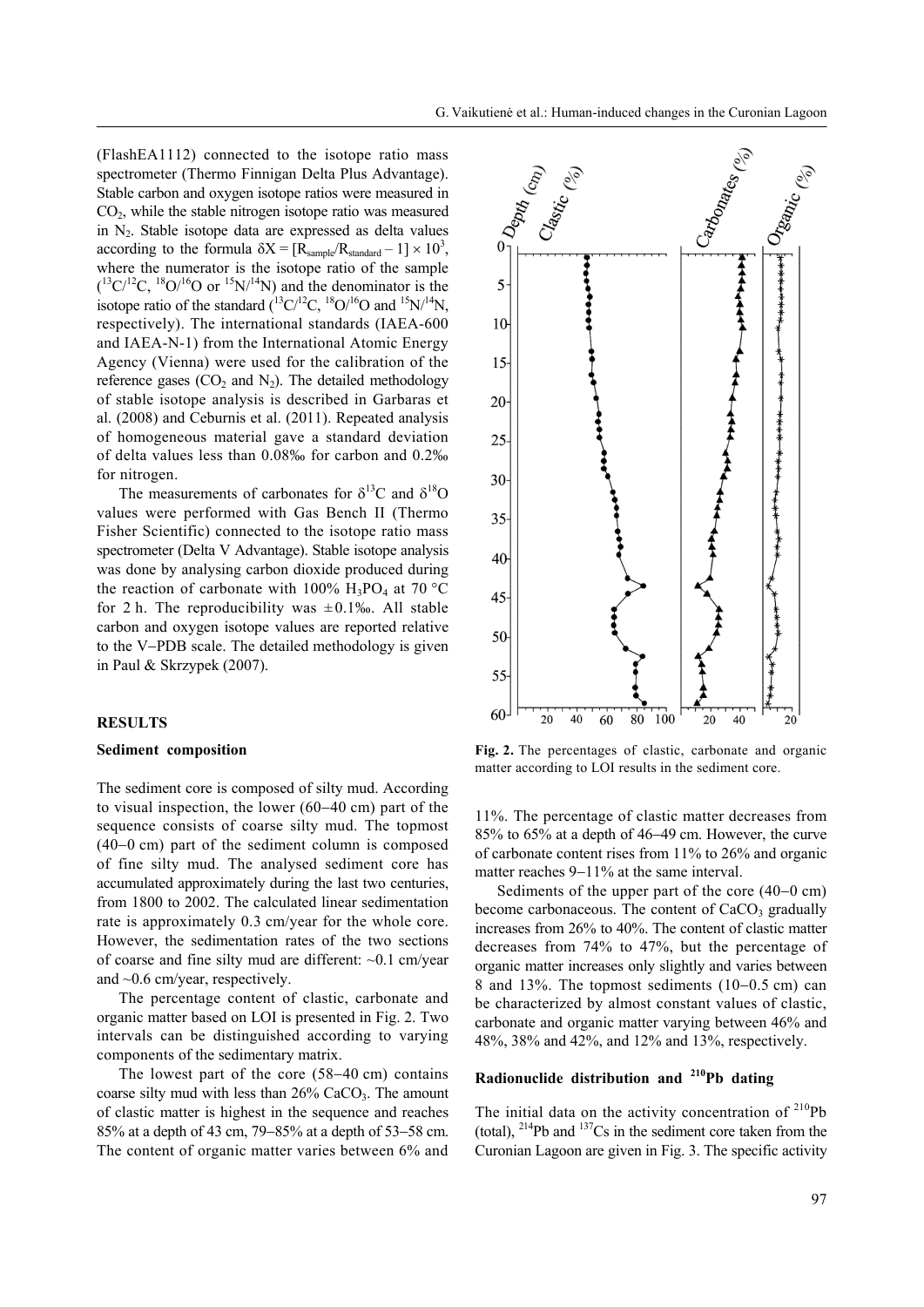

Fig. 3. The activity concentration of <sup>210</sup>Pb, <sup>214</sup>Pb and <sup>137</sup>Cs versus depth (1.0 cm thick slices) in the sediment core, the sediment dry bulk density versus depth (with a moving average trend line) and the sediment age–depth model based on the constant rate of <sup>210</sup>Pb supply (CRS) approach (the line represents a polynomial function with  $R^2 = 0.9958$ ).

of  $^{210}$ Pb in the core decreases from 180-190 Bq/kg at the top of the core to  $15-25$  Bq/kg at a depth of 51 cm, however, unevenly with lower (3, 12 and 30 cm depth) and higher  $(8, 15, 25, 25, 35)$  cm depth)  $^{210}$ Pb values observed. These changes can be dependent on sediment mixing due to wind activity, variable sorption capacity of particulate matter, variable sedimentation and consequently pronounced <sup>210</sup>Pb dilution for intervals with a higher sedimentation rate and the  $210Pb$  concentration effect for intervals with a lower sedimentation rate. At a depth of 51 cm the specific activity of  $2^{10}Pb$  is within the limits of uncertainties close to the level of 214Pb in sediments, which corresponds to the supported  $^{210}Pb$ level. Deeper in the core, between 51 and 59 cm, the specific activity of  $^{210}Pb$  is constant around 15-25 Bq/kg.

Using the dry bulk density (Fig. 3) and unsupported <sup>210</sup>Pb activity data, a constant rate of <sup>210</sup>Pb supply (CRS) model (Appleby & Oldfield 1978; Binford 1990; Appleby 2001; Mažeika 2006; Piotrowska et al. 2010) was applied to calculate the sediment mean mass accumulation rate and to construct the sediment chronology for the past (up to)  $150-200$  years of sedimentation. The unsupported  $^{210}Pb$  activity was calculated by subtracting the supported activity, assuming to be equal to  $^{214}Pb$ , from the total 210Pb activity. The sediment age-depth model is presented in Fig. 3. The dating uncertainties derived from the  $^{210}Pb$  CRS approach were typically 1-4 years for the top part of the core; however, they reached  $10-20$  years, approaching the limits of the method, for the bottom part of the core.

The sediment mass accumulation rates for the past 185 years are in the range of  $0.25 \pm 0.06$  to  $3.8 \pm 0.1$  (kg/m<sup>2</sup>)/year with a mean sediment mass accumulation rate of  $1.8 \pm 0.09$  (kg/m<sup>2</sup>)/year for the whole core.

The <sup>137</sup>Cs values are highest between ca 10 and 30 cm. No distinct peaks are observed, attributable to the nuclear weapon tests in the atmosphere in the early 1960s and the Chernobyl NPP accident in 1986 (Fig. 3).

For the  $0-10$  cm depth interval the  $137$ Cs activity is close to 55 Bq/kg. Below the 10 cm depth and down to 25 cm the 137Cs activity in sediments is slightly increasing, reaching a maximum value ( $75 \pm 5$  Bq/kg) at a depth of 25 cm where a not very well defined  $137$ Cs peak is determined. Below 25 cm the  $^{137}Cs$  activity is steeply decreasing and at 40 cm depth it reaches the level lower than minimum detectable activity. The profile of the  $137Cs$  activity agrees relatively well with the  $210Pb$  CRS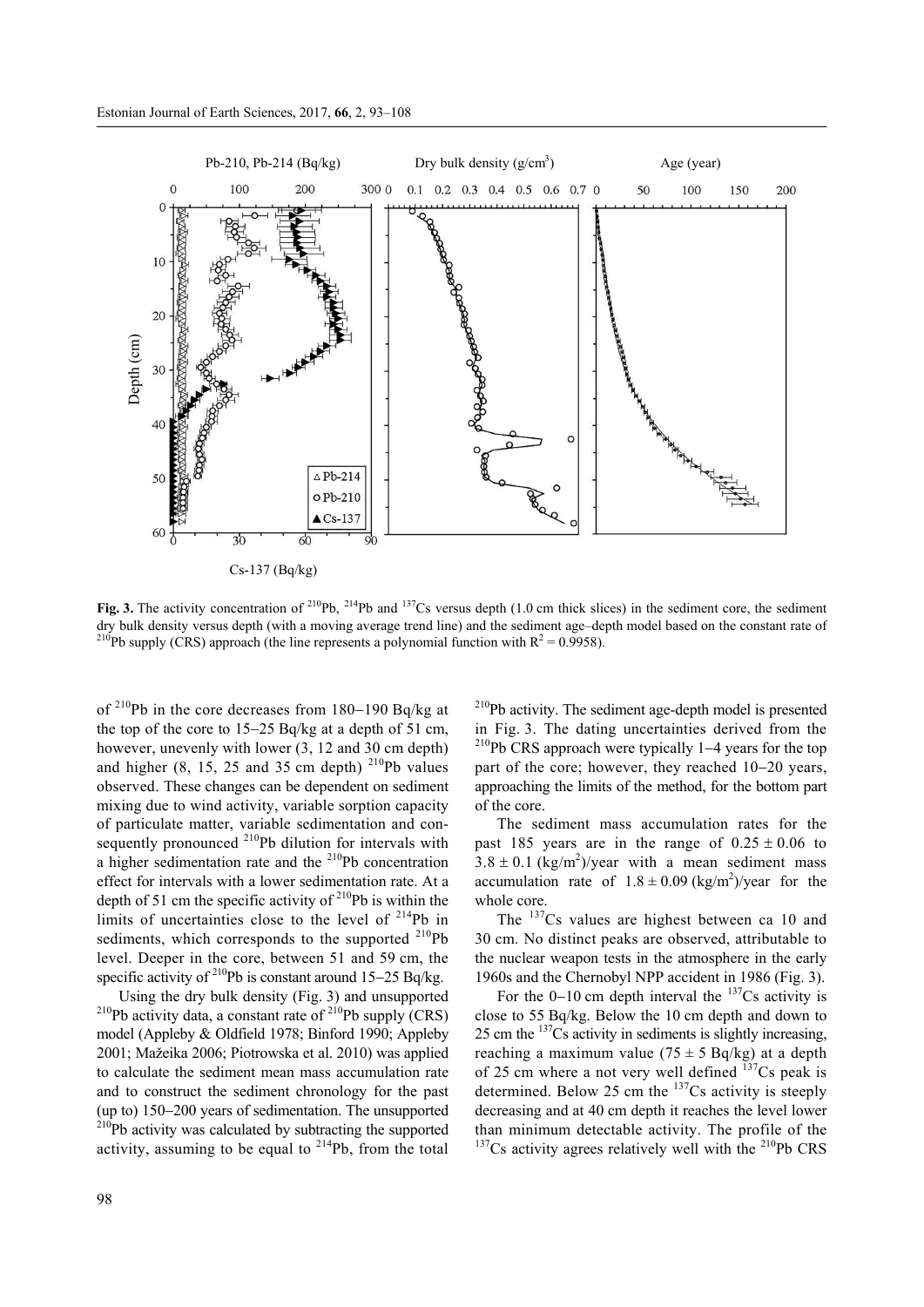dates, despite the  $137Cs$  from the Chernobyl accident apparently masking the weapons fallout record, so it was not possible to distinguish the 1963 depth due to  $137Cs$ mobility in the sediments.

#### **Diatoms**

A relatively small number of diatom species characterizes the analysed sediment core. Altogether 49 diatom species (25 genera) were identified during the analysis of 38 sediment samples. Diatoms were abundant both in coarse and fine silty mud. Based on cluster analysis and characteristic species, two local diatom assemblage zones (LDAZ) could be distinguished (Fig. 4).

LDAZ CL-1 encompasses the depths  $58-35$  cm. These sediments accumulated approximately during the period  $1800-1960$ . The zone is characterized by a prevalence of fresh-brackish diatoms up to 99% (mainly *Aulacoseira granulata*, *Aulacoseira islandica*, *Fragilaria heidenii*, *Martyana martyi*, *Stephanodiscus rotula*, *Thalassiosira lacustris*). The most abundant species is periphytic *Fragilaria heidenii* and it reaches 30-75% of the total diatom sum. Marine-brackish diatoms make up only 2% of the total diatom sum (*Cyclotella striata* and *Cocconeis scutellum* are most common), as do brackishfresh diatoms. At a depth of 38 cm this group starts to gradually increase and reaches 20% at the top of the zone (Fig. 4). The brackish-fresh diatoms are represented by low abundances of periphytic *Cocconeis pediculus*, *Diploneis domblittensis* and planktonic *Cyclotella meneghiniana* through most of the zone. The increase around 38 cm in the brackish-fresh diatoms group is mainly caused by a clear increase in the abundance of planktonic *Actinocyclus normanii*.

LDAZ CL-2 encompasses the depths  $35-2$  cm. These sediments were deposited approximately during 1960–2002. Brackish-fresh diatom species increase from 20% to 49% in the middle of the zone. *Actinocyclus normanii* dominates this ecological group and comprises as much as 49% of the total diatom assemblage in some samples. The brackish-fresh group decreases to 22-25% at the top of the zone. Marine-brackish diatoms make up to 1.5% of the assemblages and are mostly represented by marine planktonic *Coscinodiscus radiatus*. Diatoms of this group almost disappear at the top of the zone and make up to 0.5%. The abundance of the freshbrackish diatom group decreases and makes up  $50-85%$ of the total diatom sum. The amount of the species *Fragilaria heidenii* decreases and makes up 13-49% of the total diatom assemblages, while planktonic Aulacoseira *islandica* increases to 16-45%. The percentage of *Cavinula scutelloides*, *Martyana martyi*  and *Stephanodiscus rotula* is low and remains stable throughout this zone.

#### **Stable isotopes**

Stable isotope data were tested for normality (Shapiro-Wilk normality test). A significance level of 0.05 was chosen. The values of  $\delta^{13}$ C in organics and total  $\delta^{15}$ N have a normal distribution with *p*-values of 0.81 and 0.09, respectively. Stable carbon and oxygen isotope values in carbonates do not show a normal distribution with *p*-values of 0.001 and 0.004. Stable isotope ratios were correlated independently in organics and in carbonates. The Pearson's correlation was applied to normally distributed data and the Spearman's correlation to not normally distributed data. The values of  $\delta^{13}C$  in organics and total  $\delta^{15}N$  show a low linear negative correlation, however, this correlation is not statistically significant ( $r = -0.28$ ,  $p = 0.06$ ), whereas a high statistically significant positive correlation ( $r = 0.77$ ,  $p < 0.001$ ) between  $\delta^{13}$ C and  $\delta^{18}$ O values in carbonates was determined.

The values of  $\delta^{13}$ C in organics and total  $\delta^{15}$ N are presented in Fig. 5 and  $\delta^{13}$ C and  $\delta^{18}$ O values in carbonates in Fig. 6. The approximation of data points was done using a weighted cubic spline interpolation algorithm with weights  $\omega_i = 1/\sigma_i$  (here  $\sigma_i$  is standard deviation). The upper and lower curves represent the interpolation of the standard deviation (in the case of measurements in organics) from an average of a set of three measurements for each sample.

The  $\delta^{13}$ C values in organic fraction of the sediments vary from –31.3‰ to –28.1‰, with the average value of  $-29.7\%$ ; the range is 3.2‰. The curve of  $\delta^{15}N$  has the lowest value of 1.5‰ and the highest value of 7.4‰; the average value is 4.3‰ and the range is 5.9‰ (Fig. 5). The most 13C-enriched values are found at the bottom of the core, while upwards values decrease by about 1‰ and reach the lowest value at a depth of 30 cm. The most <sup>15</sup>N-depleted values are at a depth of 58 cm but upwards the stable isotope values fluctuate and gradually increase to more positive approximately at a depth of 30 cm. The lower part of the core also has the higher standard deviations in both carbon and nitrogen values in comparison with the upper part of the core. Stable isotope ratios show smaller fluctuation upwards from a depth of 30 cm and the topmost part of the sequence (15–1 cm) is characterized by quite constant  $\delta^{13}C$  and  $\delta^{15}$ N values.

Carbon and oxygen stable isotope ratios in carbonates were analysed together as they showed a positive correlation coefficient. The  $\delta^{13}$ C values vary from  $-4.2\%$  to  $-2.2\%$ , with an average value of  $-3.3\%$ . The  $\delta^{18}$ O values fluctuate from –9.5‰ to –6.8‰, with an average value of  $-8.3\%$  (Fig. 6). The stable isotope ratios show high fluctuations in the lowest part of the core  $(58-30 \text{ cm})$ , while upwards from a depth of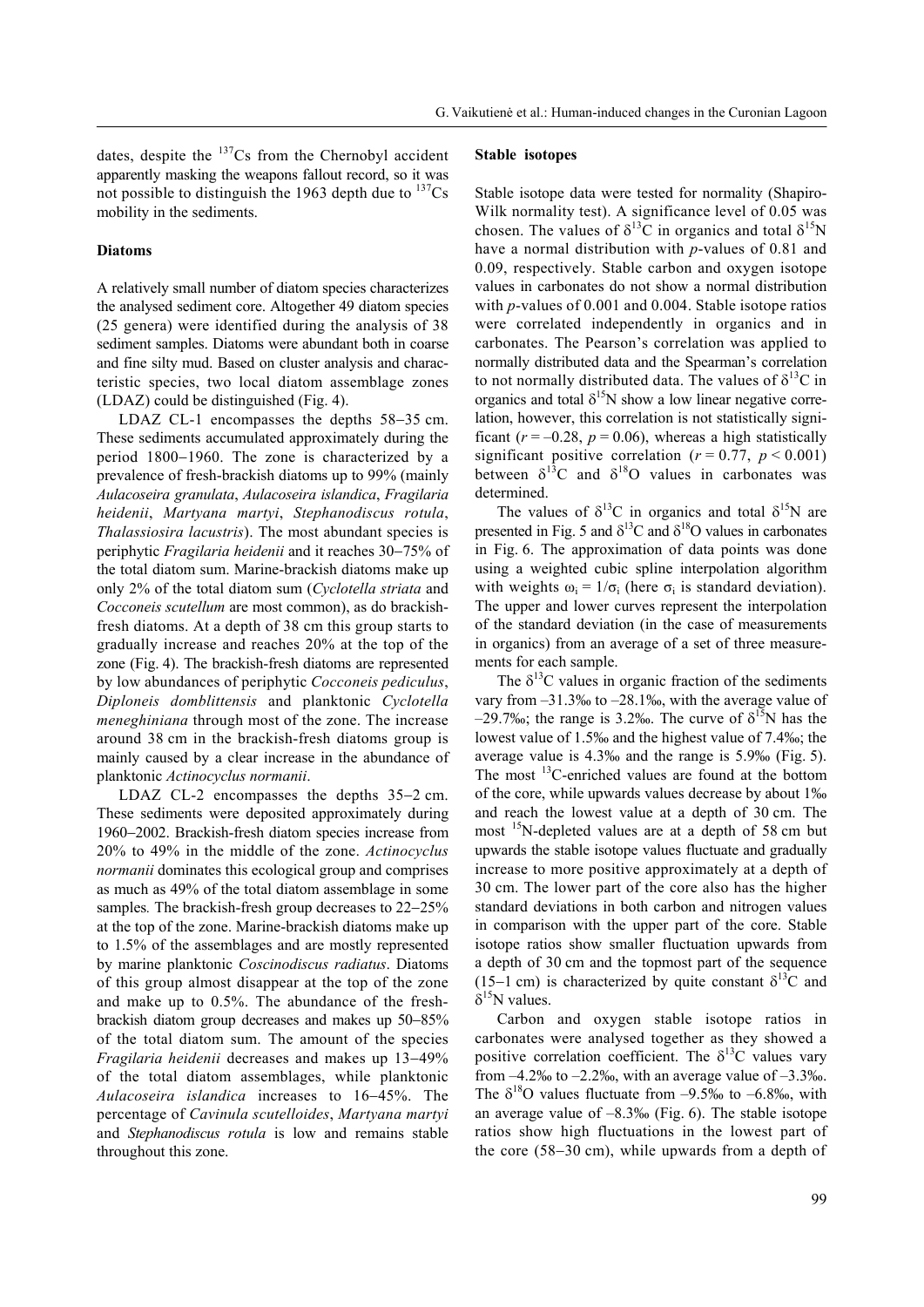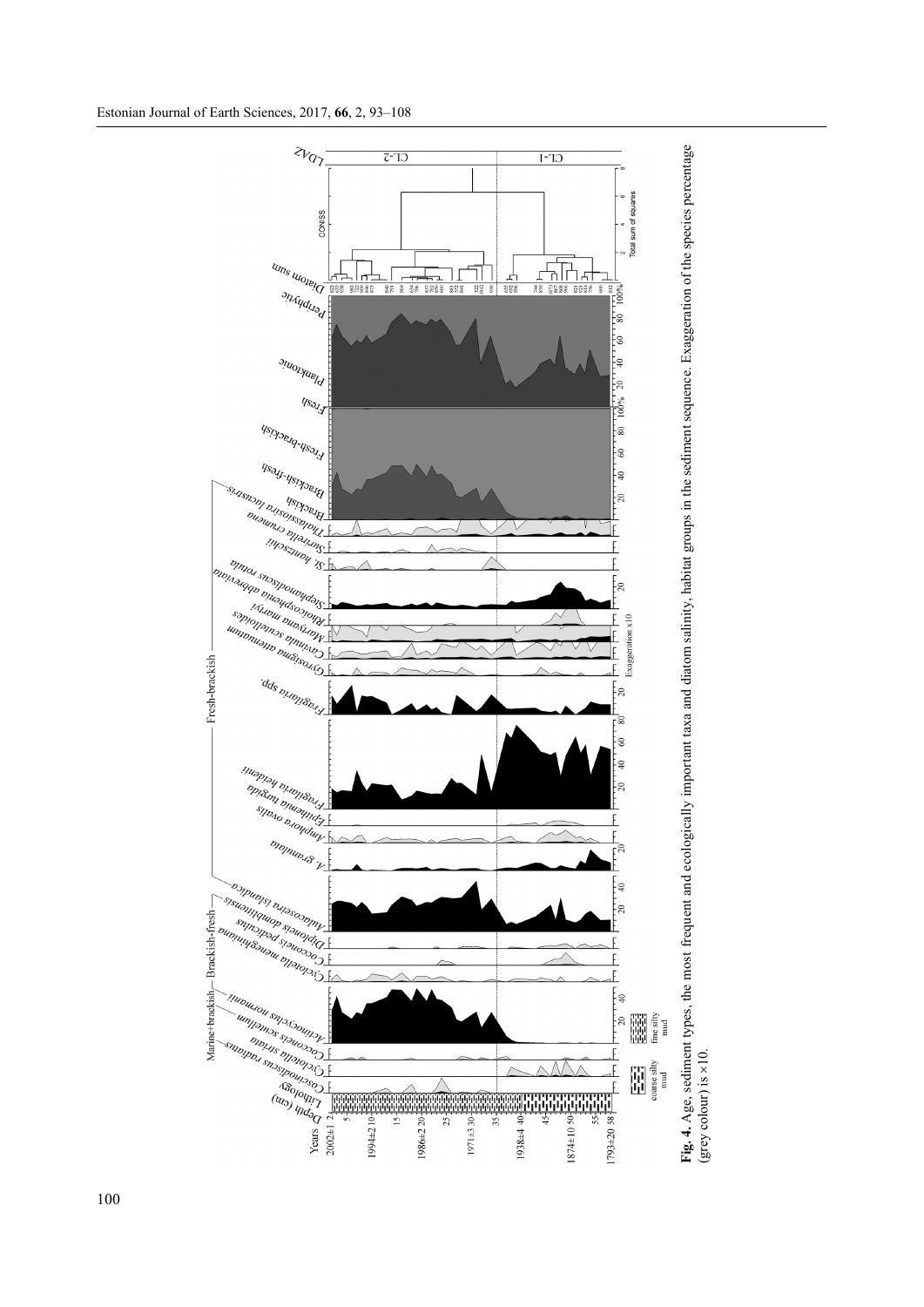

**Fig. 5.** Variation in  $\delta^{13}C$  in organic fraction and total  $\delta^{15}N$  values in the sediment core.

30 cm both carbon and oxygen isotope values display a decreasing trend. Between the depths of 26 and 17 cm the decrease is less distinct and from 17 cm to the top of the sequence the isotope values remain stable. The trends at the top are similar to the organics measurements, which also show little variance in the topmost part of the sediment sequence.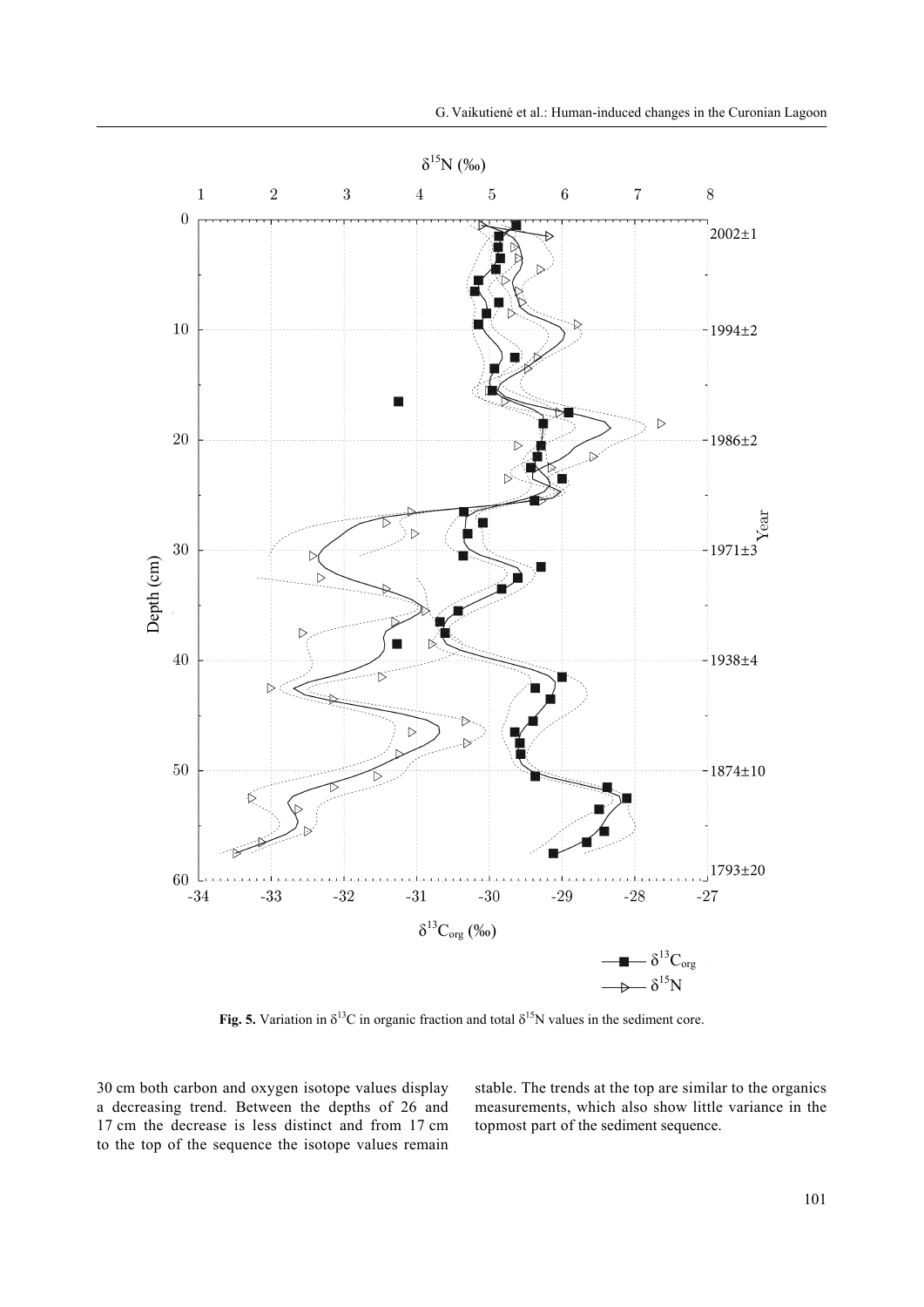

**Fig. 6.** Variation in  $\delta^{13}C$  and  $\delta^{18}O$  values in carbonate fraction of the sediment core.

## **DISCUSSION**

Lithology, diatoms and stable isotope analysis data reflect clear changes in environmental conditions in the northwestern part of the Curonian Lagoon during the last ca 200 years. The investigated sediment sequence can be divided into two parts. Sediment composition, diatoms and stable isotope analysis show that significant changes in environmental conditions began approximately in the period  $1940-1970$  (sediment interval  $40-30$  cm).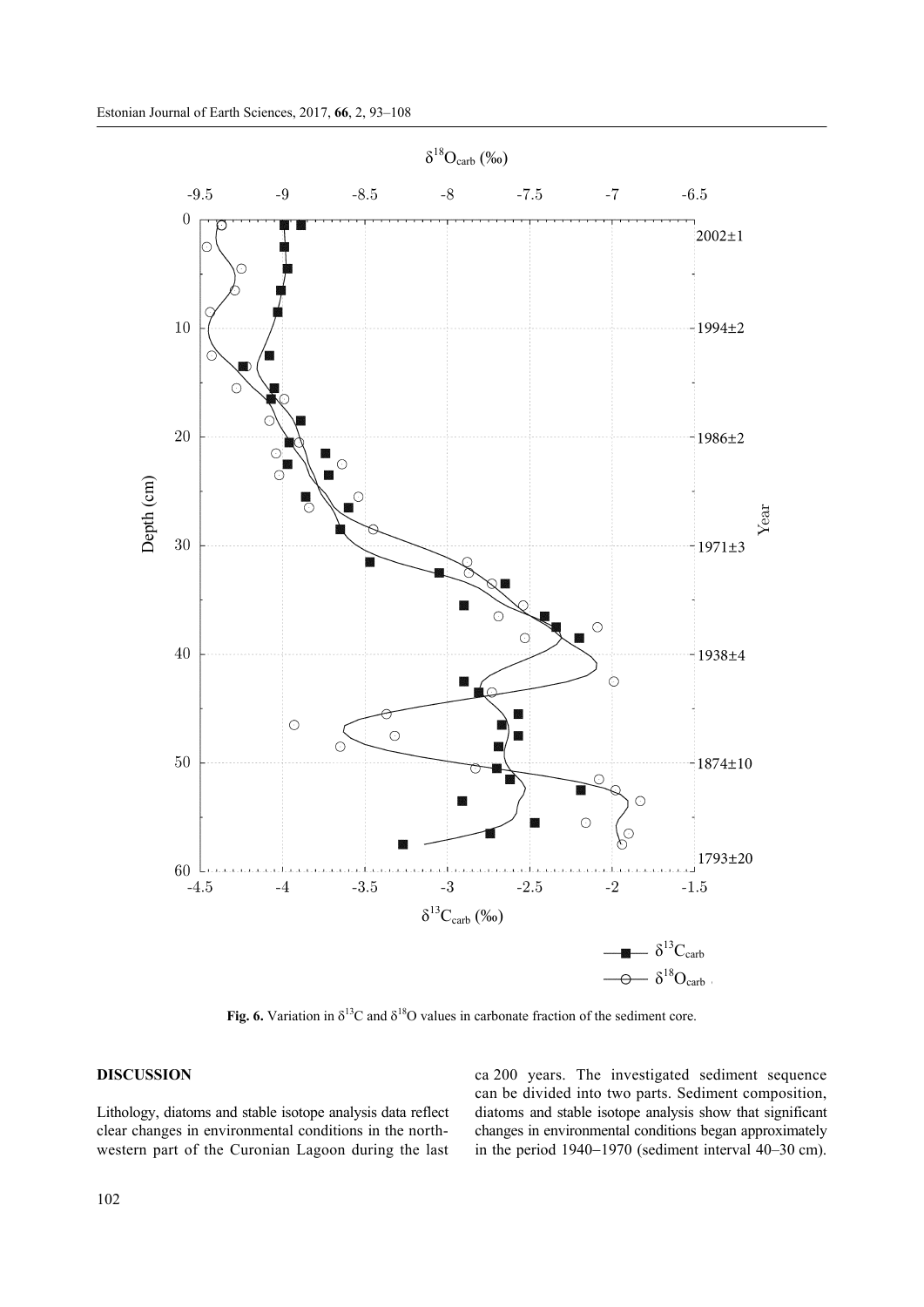The time of environmental changes reflected by different analysis is slightly different, therefore the sediments that accumulated approximately in  $1800-1955$  (58-35 cm) were named as Zone 1 and the sediments that accumulated in 1955–2002 (35–2 cm) – as Zone 2.

The deposition of sediments of Zone 1 took about 160 years according to the age model. The first signs of eutrophication in the Baltic Sea sediments are detected in the mid-1800s, although eutrophication strongly intensified only after the early to mid-1900s (Andrén et al. 1999; Savage et al. 2010; Tuovinen et al. 2010). The sediments that deposited in the period 1800–1955 are characterized by a prevalence of fresh-brackish diatoms (up to 99%). The species assemblages are strongly dominated by benthic *Fragilaria heidenii*. This species is common in the Curonian Lagoon and the life-form of the taxon in this particular environment is characterized as benthic, epipsammic (Snoeijs & Potapova 1995; Kasperovičienė & Vaikutienė 2007). A dominance of benthic diatoms is usually a characteristic feature of very shallow environment or of relatively low nutrient concentrations and turbidity (Andrén et al. 1999; Weckström 2006). However, planktonic fresh-brackish diatoms make up about 26% (17–63%) in LDAZ CL-1. The planktonic species *Aulacoseira granulata*, *Aulacoseira islandica* and *Stephanodiscus rotula*, usually characteristic of nutrientrich, eutrophic waters (Van Dam et al. 1994; Aleksandrov & Dmitrieva 2006; Kiss et al. 2012), represent a large proportion in some samples of the zone. Based on diatoms, the northern part of the lagoon was relatively fresh, shallow and slightly eutrophied in the period 1800–1955. Variable values of  $\delta^{13}$ C in organics and  $\delta^{15}$ N as well as  $\delta^{13}$ C and  $\delta^{18}$ O values in carbonates in Zone 1 indicate an unstable environment. Low  $\delta^{13}$ C values in sediments resulted mainly from the input of freshwater phytoplankton and vegetation debris from the catchment (Peterson & Fry 1987), low (~3.5‰)  $\delta^{15}N$ values in general are characteristic of terrestrial material (Middelburg & Nieuwenhuize 1998). The Nemunas River basin is the main source of fresh water, delivering 97.1% of its total run-off into the northern part of the lagoon (Jakimavičius & Kovalenkovienė 2010). The annual Nemunas River discharge increased during the period 1800–1935 and remained at the same level until 1960 (Gailiušis et al. 2011). The recent diatom and stable isotope data show that run-off of the Nemunas River was the main source of freshwater input (together with nutrients) into the lagoon until approximately 1955.

Small changes in the lithological composition of sediments can be noticed in the middle part of Zone 1 at a depth of 53-43 cm (approximately in the period  $1860-1930$ : decreased percentage of clastic matter, increased carbonates and organics. At the same depth the curves of fresh-brackish planktonic *Aulacoseira* 

*granulata*, *Aulacoseira islandica* and benthic *Fragilaria heidenii* fluctuate and slightly decrease but the percentage of fresh-brackish planktonic *Stephanodiscus rotula*, benthic *Rhoicosphenia abbreviata* and planktonic brackish *Cyclotella striata* increases. The  $\delta^{15}N$  values significantly increased but  $\delta^{18}O$  values decreased at a depth of 53–43 cm. Low values of  $\delta^{18}$ O usually are characteristic of freshwater inflow (Epstein & Mayeda 1953; Harwood et al. 2008). However, the fluctuation of the percentage of the mentioned diatom species (a small increase in brackish diatoms) and stable isotope values (higher values of  $\delta^{15}N$ ) can be related to changes in fresh- and brackishwater flows and temporally increased salinity in the investigated area of the lagoon. Declined mean annual discharge of the Nemunas River was observed around 1900 (Linkevičienė 2009). Brackish-water intrusions could be more frequent because of lower input of fresh water into the lagoon at that time. We can suppose that the described fluctuations of diatoms and stable isotope values in sediments that deposited during  $1800-1955$ can be related to natural changes in fresh- and brackishwater flows into the lagoon, because the strait retained the natural depth until 1960 (Gailiušis et al. 2005).

The eutrophication of European coastal areas due to nutrient loading from agricultural sources began in the 1950s after the Second World War (Newton et al. 2014). Various proxy data obtained from Baltic Sea sediments suggest a non-uniform timing of eutrophication in different areas of the sea. For example, the first signs of eutrophication in the southwestern part of the sea appeared approximately 130–140 years ago (Andrén et al. 1999), whereas in some parts of the Baltic Sea, changes in the trophic state only appeared after the 1980s (e.g. Archipelago Sea; Tuovinen et al. 2010). In the Gulf of Finland, the Oder estuary and the Arkona and Bornholm basins clear changes due to anthropogenic eutrophication were generally evident from the beginning of the 1940s (Struck et al. 2000; Weckström 2006). Our study in the northwestern part of the Curonian Lagoon suggests increasing eutrophication in the lagoon approximately from 1955, corresponding well to many other areas of the Baltic Sea. The accumulation rate of fine silty mud in the northwestern part of the Curonian Lagoon increased from the beginning of the 1940s. The decreased percentage values of fresh-brackish periphytic diatoms (mostly *Fragilaria heidenii*) in LDAZ CL-2 likely indicates lower transparency of the water column because of increased phytoplankton abundance (Karosienė & Paškauskas 2012). Abundantly were found in this zone planktonic brackish-fresh *Actinocyclus normanii* and fresh-brackish *Aulacoseira islandica* diatoms, which overall characterize increased eutrophication and turbidity (Weckström 2006; Wang et al. 2008; Tuovinen et al. 2010). Previous investigations on the Curonian Lagoon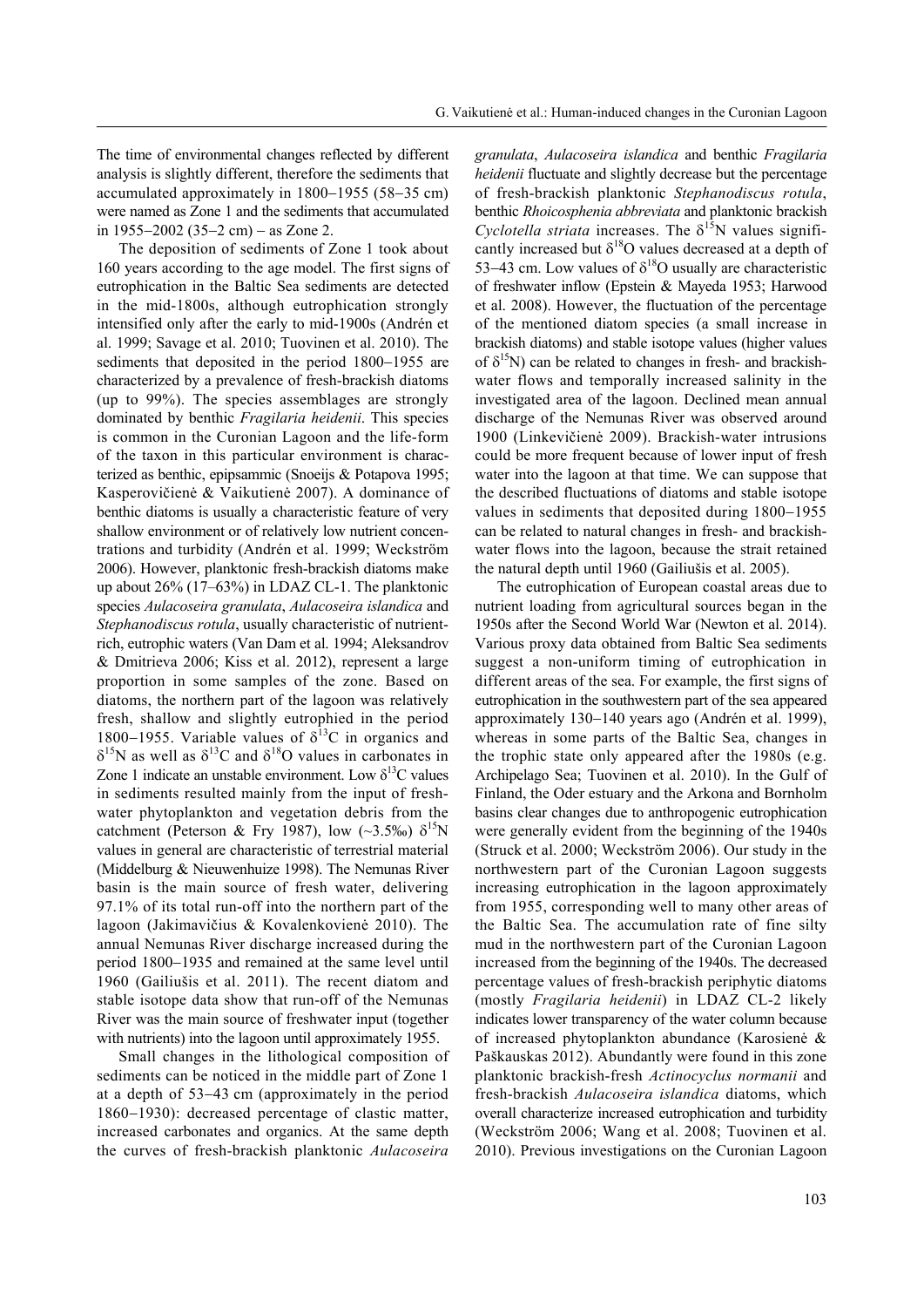phytoplankton communities revealed that the increase in phytoplankton growth and diatom biomass might be influenced by elevated phosphorus and dissolved inorganic nitrogen concentrations in the water, and increased salinity and turbidity (Gasiūnaitė et al. 2005; Karosienė & Paškauskas 2012). Gradually increasing and varying (approximately between 5‰ and 6‰)  $\delta^{15}N$ values within Zone 2 can be related to more frequent brackish-water inflows and a large allochthonous material input from the sea (Müller & Voss 1999; Yamamuro & Kanai 2005) as well as  ${}^{15}N$ -enriched sewage from the catchment (Voss et al. 2000; Remeikaitė-Nikienė et al. 2016). Meanwhile, carbon isotope values vary in a narrow range and remain low (about –30‰), indicating a stable freshwater phytoplankton input into the bulk biomass of sediments (Lesutienė et al. 2014; Remeikaitė-Nikienė et al. 2016). Carbon and oxygen stable isotope ratios in carbonates show a decreasing trend in the topmost part of the sediment core. The values of  $\delta^{18}O$  vary around –9‰ and are characteristic of freshwater inflow (Harwood et al. 2008). The stable isotope data show that freshwater discharge still was the main source of fresh water and nutrients in the lagoon after 1955. However, a couple of local coinciding anthropogenic activities could accelerate eutrophication and more frequent brackish-water intrusions in the northern part of the Curonian Lagoon and resulted in an increased accumulation of planktonic (especially brackish-fresh *Actinocyclus normanii*) diatoms in the sediments. Starting from 1960, the annual run-off of the Nemunas River decreased because of the installed big reservoir on the Nemunas River and the launching of the Kaunas Hydropower Station (Gailiušis et al. 2011). These changes coincide with the Klaipėda Strait deepening in  $1960-1962$ (Gailiušis et al. 2005). The water flow in the strait increased by about 10% and the annual brackishwater inflow increased by about 24% compared to inflow volumes before the dredging (Gailiušis et al. 2005; Dailidienė & Davulienė 2008; Jakimavičius & Kriaučiūnienė 2011). The rising sea level in the SE Baltic, which is especially noticeable since the 1970s (Dailidienė et al. 2006) also added to a more intensive brackish-water inflow to the lagoon. Such a setting has introduced conditions for more frequent flows of brackish water into the northern part of the lagoon, increased turbulence and resuspension, and more rapid accumulation of finegrained sediments in the deep-water areas of the lagoon.

The location of the investigated sediment core is also important. It is in the western part of the lagoon, which is deeper and allows fine-grained sediments to accumulate there (Trimonis et al. 2003). According to salinity measurements, brackish-water currents from the Baltic Sea flow at the bottom along the western, deeper, part of the lagoon and fresh water of rivers flows in the eastern part (Dailidienė & Davulienė 2008; Zemlys et al. 2013). Studies of the diatom community in the near-bottom water layer also demonstrate the salinity effect on the ecological conditions of the lagoon. Brackish diatoms made up to  $30-40\%$  of the total sum in July-October (1986–1987, 1991, 2003 $-2004$ ), especially in the deep-water area of the lagoon (Kasperovičienė & Vaikutienė 2007). *Actinocyclus normanii* was dominant (up to 97%) in the phytoplankton in 2002 (Aleksandrov & Dmitrieva 2006) and 2003–2004 summer-autumn seasons (Kasperovičienė & Vaikutienė 2007). The phytoplankton composition is analysed in different time periods and seasons. It cannot be correlated directly with the diatom composition of sediments, because sediments accumulate diatoms of many seasons. However, data from phytoplankton analysis confirm a sporadic inflow of brackish water into the lagoon. *Actinocyclus normanii* is common in the Baltic Sea near freshwater discharge and abundant in plankton and sediments near the eastern coast of the Baltic Sea (Snoeijs & Vilbaste 1994; Bubinas et al. 1998). It is considered that *Actinocyclus normanii* is also found in some freshwater basins due to increasing eutrophication (Kiss et al. 2012). Probably, this planktonic species abundantly gets into the northern part of the lagoon when favourable hydrometeorological conditions are formed and spreads there because of relatively high eutrophication of the lagoon. It has been established that higher sea level (compared to the lagoon) is formed and water flows from the sea via the narrow strait during periods of prevailing northwestern/western wind direction in autumn (Dailidienė & Davulienė 2007; Ferrarin et al. 2008; Jakimavičius & Kovalenkovienė 2010; Dailidienė et al. 2011). Data of sediment traps (located in the strait) revealed a high sediment flux in autumn-winter seasons, when the prevailing wind direction is from the West and Northwest. A large amount of *Actinocyclus normanii* brought from the sea with water and re-suspended sediments was found in the material from sediment traps, collected in autumn and winter of the 1997–2008 period (Trimonis et al. 2010). It can be assumed that two coincident local events had a significant influence on the environmental changes in the northern part of the Curonian Lagoon in 1960 and later. The hydropower station construction near the Nemunas River resulted in lower freshwater run-off into the lagoon and the deepening of the strait allowed more frequent brackishwater intrusions, resuspension and a large amount of sediment flux at the same time. Along with the overall increasing eutrophication of the Baltic Sea, related to industries developed in the densely populated catchment area (Voss et al. 2011), the two mentioned local reconstructions influenced the hydrological regime and more rapid eutrophication processes in the northern part of the Curonian Lagoon in the last decades.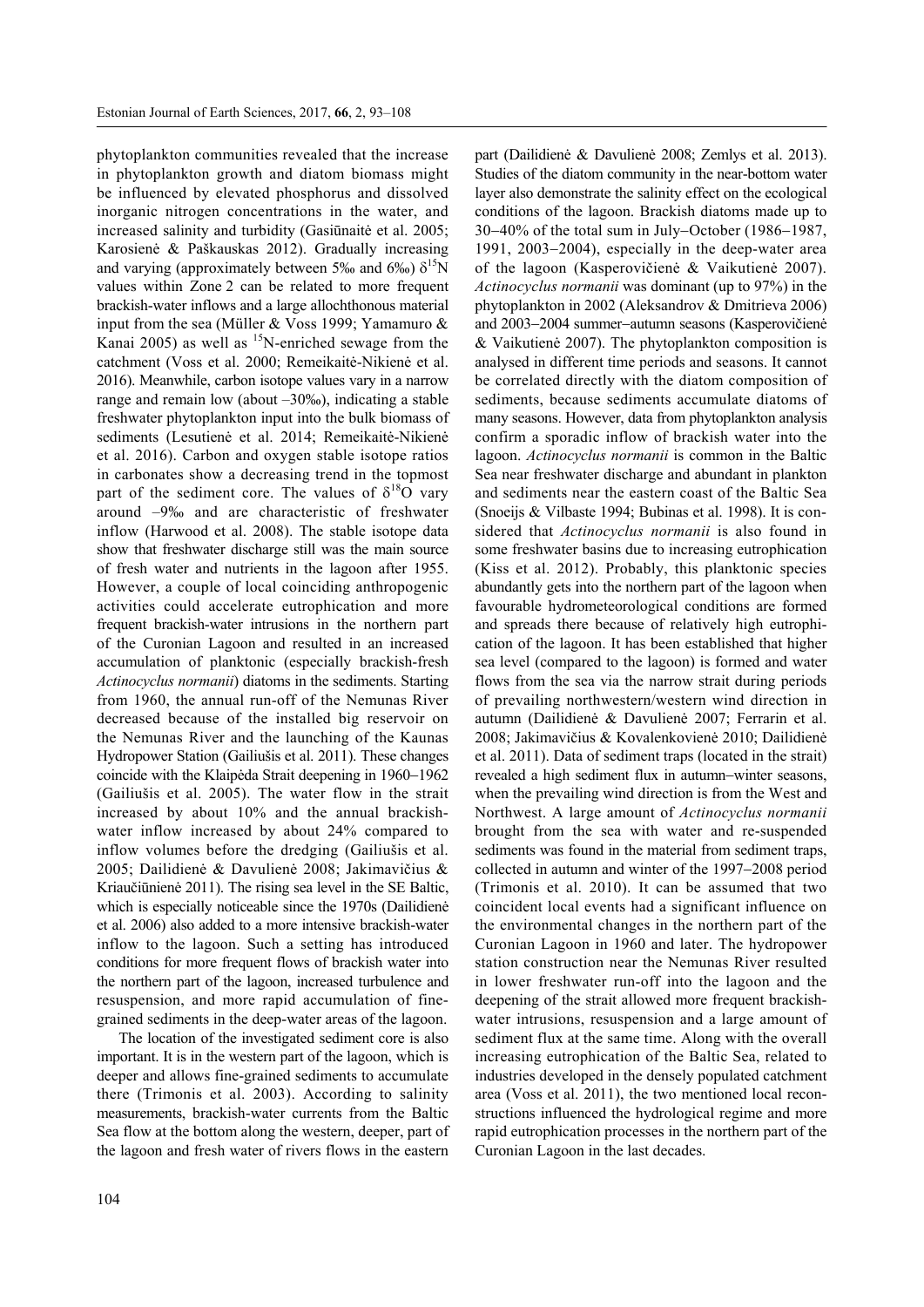#### **CONCLUSIONS**

The recent study of the sediment core has revealed obvious changes in environmental conditions in the northern part of the Curonian Lagoon during the last two centuries. A low sedimentation rate of coarse silty mud, low percentage of organic matter, small  $\delta^{15}N$  values and the prevalence of fresh-brackish benthic diatoms in the sediments indicate little enrichment of the freshwater, shallow lagoon in the period of  $1800-1955$ .

A noticeable increase in eutrophication is observed in the sediments that deposited approximately in 1955 and later, as in many parts of the Baltic Sea. Higher values of  $\delta^{15}N$ , abundant planktonic brackish-fresh and fresh-brackish diatoms characteristic of eutrophic waters indicate increased eutrophication in the lagoon during 19552002. Two simultaneous local circumstances (decreased freshwater discharge and the deepened strait) in 1960 and later could cause significant environmental changes in the lagoon. Stable isotope values fluctuate in a small range and mostly indicate prevailing freshwater discharge. However, abundant planktonic brackish-fresh *Actinocyclus normanii* can be related to increased eutrophication and more frequent brackish-water intrusions in the northern part of the lagoon. After the Second World War the eutrophication of the Curonian Lagoon was influenced by a general increase in eutrophication because of the urbanization of the coastal area like in the other parts of the Baltic Sea. A further increase in eutrophication was significantly influenced by local artificial constructions and activities, which resulted in changes in the hydrological and ecological conditions of the northern part of the lagoon.

**Acknowledgements.** We thank R. Paškauskas (Nature Research Centre, Vilnius and Klaipėda University), who encouraged and supervised the expedition to the Curonian Lagoon and D. Pupienis for improving the quality of some figures. We are very grateful to the anonymous reviewers for their comments and advice, which improved the manuscript significantly.

The publication costs of this article were covered by the Estonian Academy of Sciences.

### **REFERENCES**

- Aleksandrov, S. V. & Dmitrieva, O. A. 2006. Primary production and phytoplankton characteristics as eutrophication criteria of Kursiu Marios Lagoon, the Baltic Sea. *Water Resources*,  $33$ ,  $97-133$ .
- Andrén, E., Shmmield, G. & Brand, T. 1999. Environmental changes of the last three centuries indicated by siliceous microfossil records from the southwestern Baltic Sea. *The Holocene*, 9, 25-38.
- Appleby, P. G. 2001. Chronostratigraphic techniques in recent sediments. In *Tracking Environmental Change Using Lake Sediments*. *Basin Analysis, Coring, and Chronological Techniques*, *Vol. 1* (Last, W. M. & Smol, J. P., eds), pp. 171–203. Kluwer Academic Publishers, Dordrecht.
- Appleby, P. G. & Oldfield, F. 1978. The calculation of <sup>210</sup>Pb dates assuming a constant rate of supply of unsupported 210Pb to the sediment. *Catena*, **5**, 1–8.
- Balesdent, J. & Mariotti, A. 1996. Measurement of soil organic matter turnover using 13C natural abundance. In *Mass Spectrometry of Soils* (Boutton, T. W. & Yamasaki, S., eds), pp. 83–112. Marcel Dekker, New York.
- Barinova, S. S., Medvedeva, L. A. & Anissimova, O. V. 2006. *Diversity of Algal Indicators in Environmental Assessment*. Pilies Studio. Tel Aviv, 498 pp. [in Russian, with English summary].
- Battarbee, R. W. 1986. Diatom analysis. In *Handbook of Holocene Palaeoecology and Palaeohydrology* (Berglund, B. E., ed.), pp. 527–570. Wiley & Sons, Chichester.
- Bengtsson, L. & Enell, M. 1986. Chemical analysis. In *Handbook of Holocene Palaeoecology and Palaeohydrology* (Berglund, B. E., ed.), pp. 423–451. Wiley & Sons, Chichester.
- Binford, M. W. 1990. Calculation and uncertainty analysis of 210Pb dates for PIRLA project lake sediment cores. *Journal of Paleolimnology*, **3**, 253–267.
- Broecker, W. S. 1982. Glacial to interglacial changes in ocean chemistry. *Progress in Oceanography*, **11**,  $151 - 197$
- Bubinas, A., Kasperovičienė, J. & Repečka, M. 1998. Distribution of diatoms and zoobenthos in the bottom sediments of the nearshore aquatory of the Baltic Sea between Klaipėda and Šventoji. *Ekologija*, 3, 40-49 [in Lithuanian].
- Ceburnis, D., Garbaras, A., Szidat, S., Rinaldi, M., Fahrni, S., Perron, N., Wacker, L., Leinert, S., Remeikis, V., Facchini, M. C., Prevot, A. S. H., Jennings, S. G., Ramonet, M. & O'Dowd, C. D. 2011. Quantification of the carbonaceous matter origin in submicron marine aerosol by  ${}^{13}$ C and  ${}^{14}$ C isotope analysis. *Atmospheric Chemistry and Physics*, **11**, 8593–8606.
- Cooper, S., Gaiser, E. & Wachnicka, A. 2010. Estuarine environmental reconstructions using diatoms. In *The Diatoms: Applications for the Environmental and Earth Sciences* (Smol, J. P. & Stoermer, E. F., eds), pp. 324–345. Cambridge University Press, New York.
- Dailidienė, I. & Davulienė, L. 2007. Long-term mean salinity in the Curonian Lagoon in 1993-2005. *Acta Zoologica Lithuanica*, 17, 172-181.
- Dailidienė, I. & Davulienė, L. 2008. Salinity trend and variation in the Baltic Sea near the Lithuanian coast and in the Curonian Lagoon in 1984-2005. *Journal of Marine Systems*, 74, S20-S29.
- Dailidienė, I., Davulienė, L., Tilickis, B., Stankevičius, A. & Myrberg, K. 2006. Sea level variability at the Lithuanian coast of the Baltic Sea. *Boreal Environment Research*, **11**, 109-121.
- Dailidienė, I., Baudler, H., Chubarenko, B. & Navrotskaya, S. 2011. Long term water level and surface temperature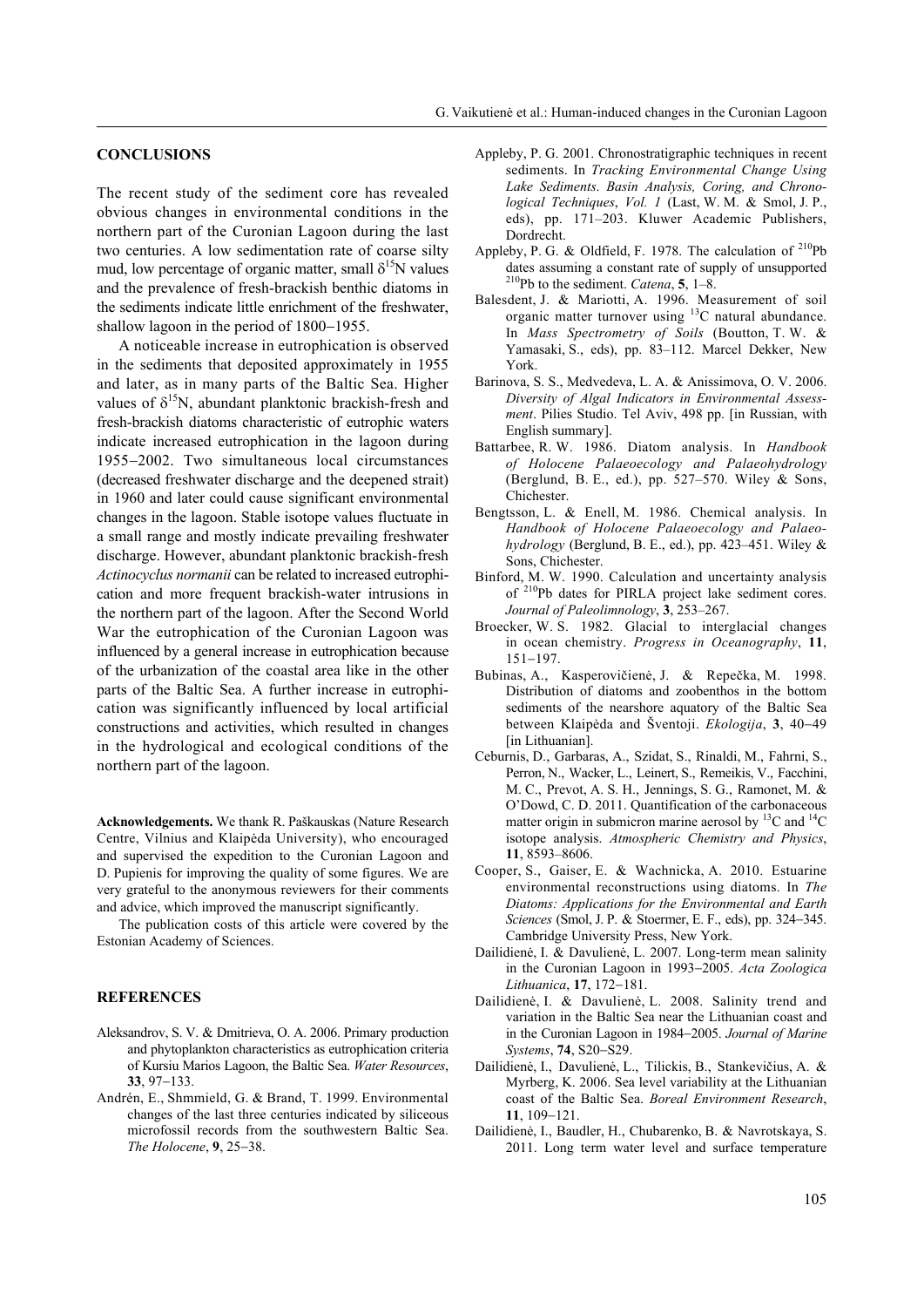changes in the lagoons of the southern and eastern Baltic. *Oceanologia*, **53**, 293-308.

- Dubra, J. 1978. Water balance. In *The Curonian Lagoon*, *Vol. 2* (Rainys, A., ed.), pp. 5070. Vilnius [in Lithuanian].
- Epstein, S. & Mayeda, T. 1953. Variation of  $O^{18}$  content of waters from natural sources. *Geochimica et Cosmochimica Acta*, 4, 213-224.
- Ferrarin, Ch., Razinkovas, A., Gulbinskas, S., Umgiesser, G. & Bliūdžiutė, L. 2008. Hydraulic regime-based zonation scheme of the Curonian Lagoon. *Hydrobiologia*, **611**, 133-146.
- Gailiušis, B., Kovalenkovienė, M. & Kriaučiūnienė, J. 2005. Hydrological and hydraulic investigations in water area in the Curonian Lagoon between the island Kiaulės Nugara and Alksnynė. *Energetika*, 4, 34-41 [in Lithuanian].
- Gailiušis, B., Kriaučiūnienė, J., Jakimavičius, D. & Šarauskienė, D. 2011. The variability of long-term runoff series in the Baltic Sea drainage area. *Baltica*, 24, 45-54.
- Garbaras, A., Andriejauskienė, J., Barisevičiūtė, R. & Remeikis, V. 2008. Tracing of atmospheric aerosol sources using stable carbon isotopes. *Lithuanian Journal of Physics*, 48, 259–264.
- Gasiūnaitė, Z. R, Cardoso, A. C., Heiskanen, A.-S., Henriksen, P., Kauppila, P., Olenina, I., Pilkaitytė, R., Purina, I., Razinkovas, A., Sagert, S., Schubert, H. & Wasmund, N. 2005. Seasonality of coastal phytoplankton in the Baltic Sea: influence of salinity and eutrophication. *Estuarine, Coastal and Shelf Science*, 54, 239–252.
- Gasiūnaitė, Z., Daunys, D., Olenin, S. & Razinkovas, A. 2008. The Curonian lagoon. In *Ecology of Baltic Coastal Waters*  (Schiewer, U., ed.), pp. 197-215. Springer, Heidelberg.
- Grimm, E. C. 1987. CONISS: a FORTRAN 77 program for stratigraphically constrained cluster analysis by the method of incremental sum of squares. *Computers and Geosciences*, 13, 13-35.
- Grimm, E. C. 1992. Tilia and Tilia-graph: pollen spreadsheet and graphic programs. In *Programs and Abstracts, 8th International Palynological Congress*, *Aix-en-Provence, France, September 6–12, 1992*. 56 pp.
- Gudelis, A., Remeikis, V., Plukis, A. & Lukauskas, D. 2000. Efficiency calibration of HPGe detectors for measuring environmental samples. *Environmental and Chemical Physics*, 22, 117–125.
- Harwood, A. J. P., Dennis, P. F., Marca, A. D., Pilling, G. M. & Millner, R. S. 2008. The oxygen isotope composition of water masses within the North Sea. *Estuarine, Coastal*  and Shelf Science, **78**, 353-359.
- Jakimavičius, D. & Kovalenkovienė, M. 2010. Long-term water balance of the Curonian Lagoon in the context of anthropogenic factors and climate changes. *Baltica*, **23**, 3346.
- Jakimavičius, D. & Kriaučiūnienė, J. 2011. Influence of the Klaipėda Strait seaport development on the water balance of the Curonian Lagoon. In *The 8th International Conference "Environmental Engineering"*, *May 1920, 2011, Vilnius, Lithuania*. Selected papers, pp. 573-577.
- Karosienė, J. & Paškauskas, R. 2012. Spatial variability of epiphyton communities structure in a temperate estuarine lagoon. *Estuarine, Coastal and Shelf Science*, **114**,  $100 - 104$ .
- Kasperovičienė, J. & Vaikutienė, G. 2007. Long-term changes in diatom communities of phytoplankton and the surface sediments in the Curonian Lagoon (Lithuanian part). *Transitional Waters Bulletin, 1, 27-37.*
- Kiss, K. T., Klee, R., Ector, L. & Ács, E. 2012. Centric diatoms of large rivers and tributaries in Hungary: morphology and biogeographic distribution. *Acta Botanica Croatica*, **71**, 311–363.
- Krammer, K. & Lange-Bertalot, H. 1986–1991. Bacillariophyceae. In *Süßwasserflora von Mitteleuropa, 2 (Teil 1–4)* (Ettl, H., Gerloff, J., Heynig, H. & Mollenhauer, D., eds). VEB Gustav Fischer Verlag, Stuttgart/Jena, Germany.
- Lass, H. U. & Matthäus, W. 2008. General oceanography of the Baltic Sea. In *State and Evolution of the Baltic Sea, 19522005* (Feister, R., Nausch, G. & Wasmund, N., eds), pp. 5-43. John Willey & Sons, Inc., Hoboken, New Jersey.
- Leng, M. J. & Marshall, J. D. 2004. Palaeoclimate interpretation of stable isotope data from lake sediment archives. *Quaternary Science Reviews*, 23, 811-831.
- Lesutienė, J., Bukaveckas, P. A., Gasiūnaitė, Z. R., Pilkaitytė, R. & Razinkovas-Baziukas, A. 2014. Tracing the isotopic signal of a cyanobacteria bloom through the food web of a Baltic Sea coastal lagoon. *Estuarine, Coastal and Shelf Science*, **138**, 47-56.
- Linkevičienė, R. 2009. Impact of river capture on hydrography and water resources: case study of Ūla and Katra catchments, south Lithuania. *The Holocene*, **19**, 1233-1240.
- Loseva, E. I. 2000. *Atlas of Freshwater Pleistocene Diatoms from Northeastern Europe*. Nauka, St. Petersburg, 213 pp. [in Russian, with English summary].
- Lujanienė, G., Mažeika, J., Li, H. C., Petrošius, R., Barisevičiūtė, R., Jokšas, K., Remeikaitė-Nikienė, N., Malejevas, V., Garnaga, G., Stankevičius, A., Kulakauskaitė, I. & Povinec, P. P. 2015.  $\Delta^{14}C$  and  $\delta^{13}C$ variations in organic fractions of Baltic Sea sediments.  $Radiocarbon, 57, 481–495.$
- Marčiulionienė, D., Mažeika, J., Lukšienė, B., Jefanova, O., Mikalauskienė, R. & Paškauskas, R. 2015. Anthropogenic radionuclide fluxes and distribution in bottom sediments of the cooling basin of the Ignalina Nuclear Power Plant. *Journal of Environmental Radioactivity*, **145**, 48-57.
- Mažeika, J. 2006. The use of lead-210 and carbon-14 in investigations of peat accumulation in the Aukštumala raised bog, western Lithuania. *Baltica*, **19**, 30-37.
- Middelburg, J. J. & Nieuwenhuize, J. 1998. Carbon and nitrogen stable isotopes in suspended matter and sediments from the Schelde Estuary. *Marine Chemistry*, 60, 217-225.
- Müller, A. & Voss, M. 1999. The palaeoenvironments of coastal lagoons in the southern Baltic Sea, II.  $\delta^{13}$ C and  $\delta^{15}$ N ratios of organic matter-sources and sediments. *Palaeogeography, Palaeoclimatology, Palaeoecology*, **145**, 17-32.
- Newton, A., Icely, J., Cristina, S., Brito, A., Cardoso, A. C., Colijn, F., Dalla Riva, S., Gertz, F., Hansen, J. W., Holmer, M., Ivanova, K., Leppäkoski, E., Canu, D. M., Mocenni, Ch., Mudge, S., Murray, N., Pejrum, M., Razinkovas, A., Reizopoulou, S., Pérez-Ruzafa, A., Schernewski, G., Schubert, H., Carr, L., Solidoro, C.,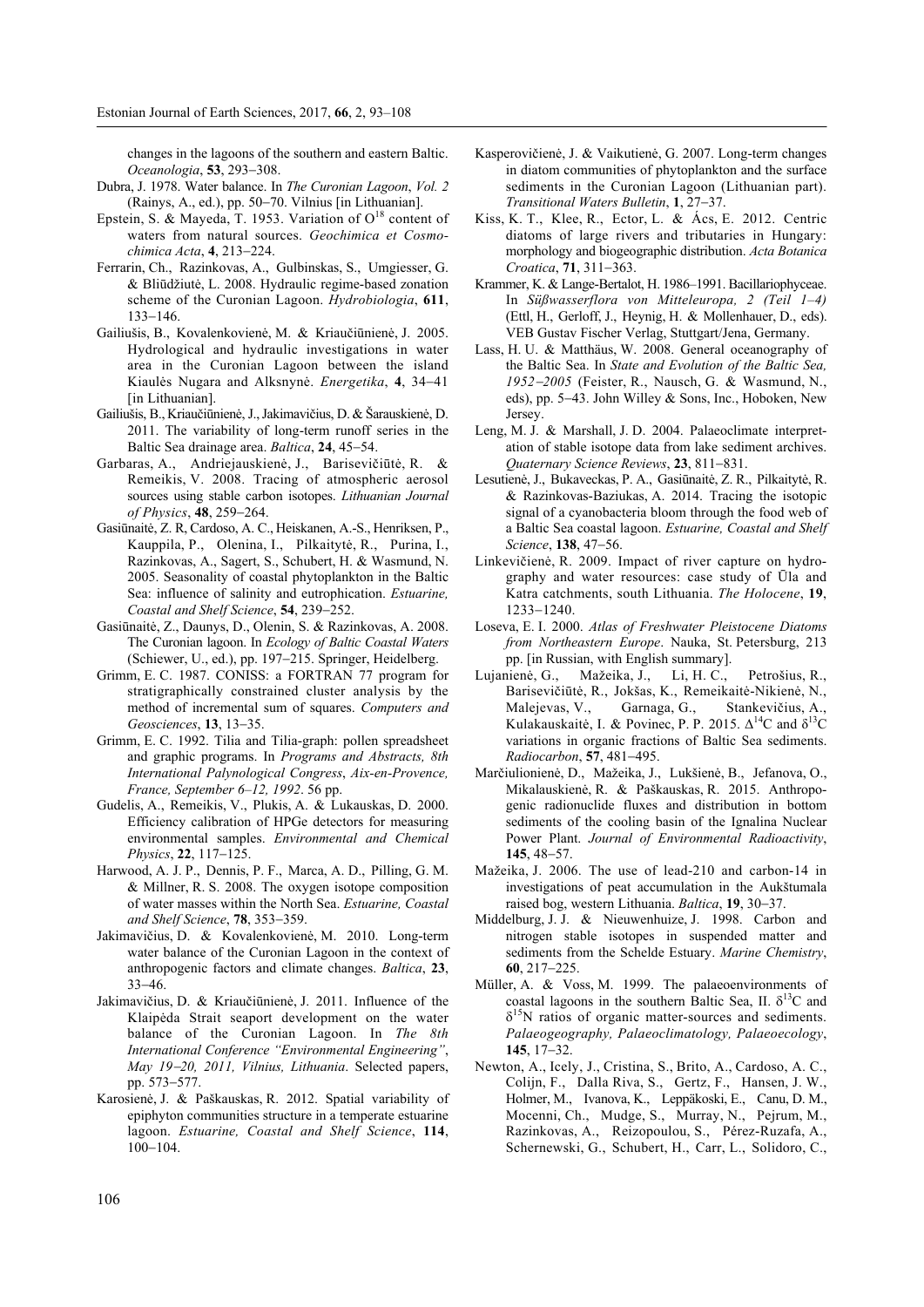Viaroli, P. & Zaldívar, J. M. 2014. An overview of ecological status, vulnerability and future perspectives of European large shallow, semi-enclosed coastal systems, lagoons and transitional waters. *Estuarine, Coastal and Shelf Science*, 140, 95-122.

- Paul, D. & Skrzypek, G. 2007. Assessment of carbonatephosphoric acid analytical technique performed using GasBench II in continuous flow isotope ratio mass spectrometry. *International Journal of Mass Spectrometry*, **262**, 180-186.
- Peterson, B. J. & Fry, B. 1987. Stable isotopes in ecosystem studies. *Annual Review of Ecology and Systematics*, **18**,  $293 - 320$ .
- Piotrowska, N., De Vleeschouwer, F., Sikorski, J., Pawlyta, J., Fagel, N., Le Roux, G. & Pazdur, A. 2010. Intercomparison of radiocarbon bomb pulse and 210Pb age models. A study in a peat bog core from North Poland. *Nuclear Instruments and Methods in Physics Research, Section B*, **268**, 1163-1166.<br>Remeikaitė-Nikienė, N.,
- Lujanienė, G., Malejevas, V., Barisevičiūtė, R., Žilius, M., Garnaga-Budrė, G. & Stankevičius, A. 2016. Distribution and sources of organic matter in sediments of the south-eastern Baltic Sea. *Journal of Marine Systems*, 157, 75-81.
- Rolff, C. 2000. Seasonal variation in  $\delta^{13}$ C and  $\delta^{15}$ N of sizefractionated plankton at a coastal station in the northern Baltic proper. *Marine Ecology, Progress Series*, **203**,  $47 - 65$ .
- Round, F. E., Crawford, R. M. & Mann, D. G. 1990. *Diatoms: Biology and Morphology of the Genera*. Cambridge University Press, New York, 747 pp.
- Savage, C., Leavitt, P. R. & Elmgren, R. 2010. Effect of land use, urbanization and climate variability on coastal eutrophication in the Baltic Sea. *Limnology and Oceanography*, 55, 1033-1046.
- Snoeijs, P. (ed.). 1993. *Intercalibration and Distribution of Diatom Species in the Baltic Sea*, *Vol. 1*. The Baltic Marine Biologists Publication, **16a**, Opulus Press, Uppsala, 129 pp.
- Snoeijs, P. & Balashova, N. (eds). 1998. *Intercalibration and Distribution of Diatom Species in the Baltic Sea*, *Vol. 5*. The Baltic Marine Biologists Publication, **16e**, Opulus Press, Uppsala, 144 pp.
- Snoeijs, P. & Kasperovičienė, J. (eds). 1996. *Intercalibration and Distribution of Diatom Species in the Baltic Sea*, *Vol. 4*. The Baltic Marine Biologists Publication, **16d**, Opulus Press, Uppsala, 126 pp.
- Snoeijs, P. & Potapova, M. (eds). 1995. *Intercalibration and Distribution of Diatom Species in the Baltic Sea*, *Vol. 3*. The Baltic Marine Biologists Publication, **16c**, Opulus Press, Uppsala, 126 pp.
- Snoeijs, P. & Vilbaste, S. (eds). 1994. *Intercalibration and Distribution of Diatom Species in the Baltic Sea*, *Vol. 2*. The Baltic Marine Biologists Publication, **16b**, Opulus Press, Uppsala, 125 pp.
- Stein, R. 1990. Organic carbon content/sedimentation rate relationship and its paleoenvironmental significance for marine sediments. *Geo-Marine Letters*, **10**, 37-44.
- Struck, U., Emeis, K.-C., Voss, M., Christiansen, C. & Kuzendorf, H. 2000. Records of southern and central Baltic Sea eutrophication in  $\delta^{13}$ C and  $\delta^{15}$ N of sedimentary organic matter. *Marine Geology*, 164, 157-171.
- Suzdalev, S., Gulbinskas, S. & Blažauskas, N. 2015. Distribution of tributyltin in surface sediments from transitional marine-lagoon system of the south-eastern Baltic Sea, Lithuania. *Environmental Science and Pollution Research*, 22, 2634-2642.
- Trimonis, E., Gulbinskas, S. & Kuzavinis, M. 2003. The Curonian Lagoon bottom sediments in the Lithuanian water area. *Baltica*, **16**, 13-20.
- Trimonis, E., Vaikutienė, G. & Gulbinskas, S. 2010. Seasonal and spatial variations of sedimentary matter and diatom transport in the Klaipėda Strait (Eastern Baltic). *Baltica*, **23**, 127-134.
- Trobajo, R. & Sullivan, M. J. 2010. Applied diatom studies in estuaries and shallow coastal environments. In *The Diatoms: Applications for the Environmental and Earth Sciences* (Smol, J. P. & Stoermer, E. F., eds), pp. 309-323. Cambridge University Press, New York.
- Tuovinen, N., Weckström, A. & Virtasalo, J. J. 2010. Assessment of recent eutrophication and climate influence in the Archipelago Sea based on the subfossil diatom record. *Journal of Paleolimnology*, 44, 95-108.
- Van Dam, H., Mertens, A. & Sinkeldam, J. 1994. A coded checklist and ecological indicator values of freshwater diatoms from the Netherlands. *Journal of Aquatic Ecology*, 28, 117–133.
- Voss, M., Larsen, B., Leivuori, M. & Vallius, H. 2000. Stable isotope signals of eutrophication in Baltic Sea sediments. *Journal of Marine Systems*, 25, 287-298.
- Voss, M., Dippner, J. W., Humborg, C., Hürdler, J., Korth, F., Neumann, T., Schernewski, G. & Venohr, M. 2011. History and scenarios of future development of Baltic Sea eutrophication. *Estuarine, Coastal and Shelf Science*, **92.** 307-322.
- Wang, L., Lu, H., Liu, J., Gu, Z., Mingram, J., Chu, G., Li, J., Rioual, P., Negendank, J. F. V., Han, J. & Liu, T. 2008. Diatom based inference of variations in the strength of Asian winter monsoon wind between 17500 and 6000 calendar years BP. *Journal of Geophysical Research*, **13**, D21101.
- Weckström, K. 2006. Assessing recent eutrophication in coastal waters of the Gulf of Finland (Baltic Sea) using subfossil diatoms. *Journal of Paleolimnology*, **35**, 571-592.
- Yamamuro, M. & Kanai, Y. 2005. A 200-year record of natural and anthropogenic changes in water quality from coastal lagoon sediments of Lake Shinji, Japan. *Chemical Geology*, 218, 51-61.
- Žaromskis, R. 1996. *Oceans, Seas and Estuaries*. Debesija, Vilnius, 293 pp. [in Lithuanian, with English summary].
- Zemlys, P., Ferrarin, C., Umgiesser, G., Gulbinskas, S. & Bellafiore, D. 2013. Investigation of saline water intrusions into the Curonian Lagoon (Lithuania) and two-layer flow in the Klaipeda Strait using finite element hydrodynamic model. Ocean Science, 9, 573-584.